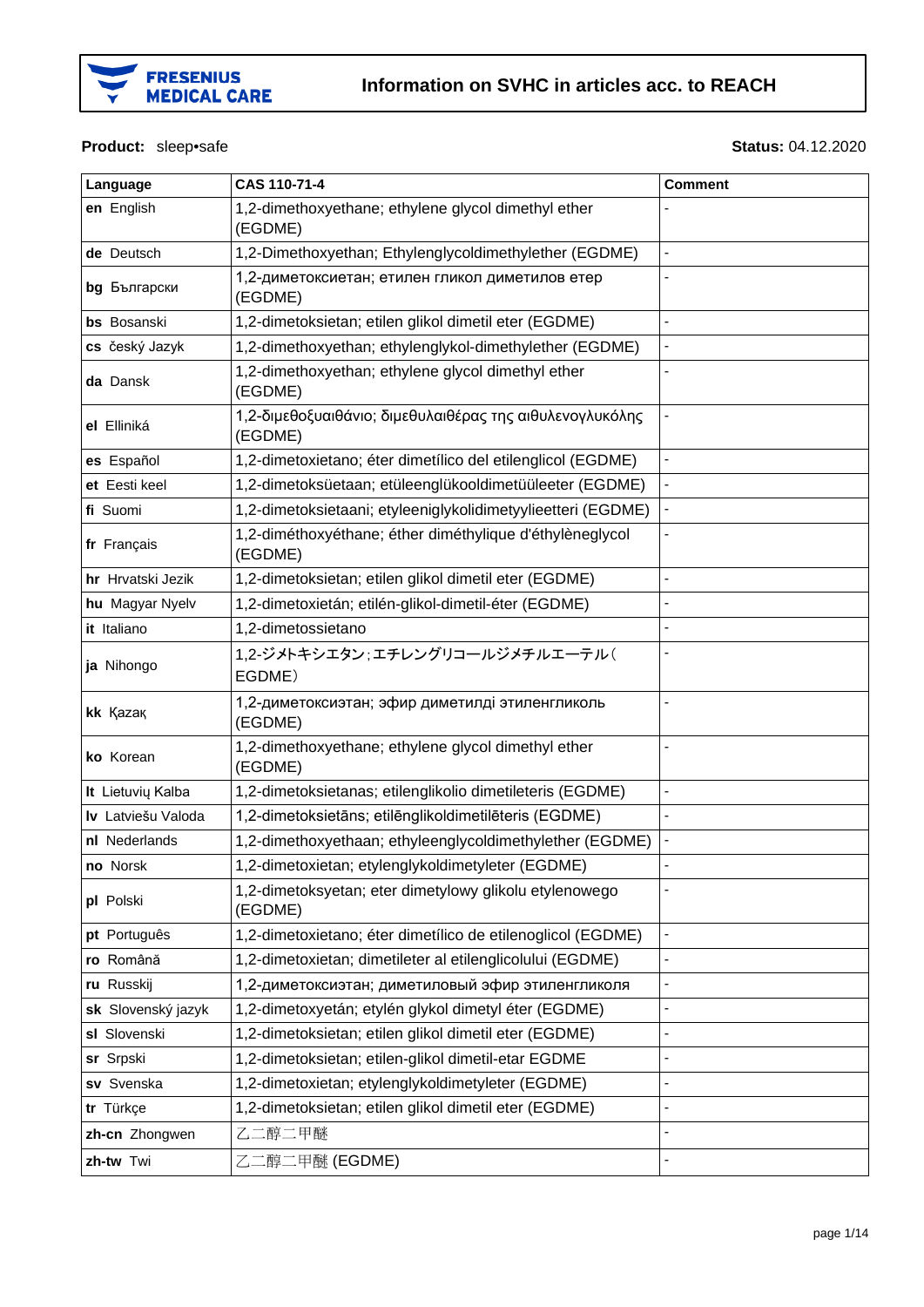

| Language           | CAS 7439-92-1 | <b>Comment</b> |
|--------------------|---------------|----------------|
| en English         | Lead          |                |
| de Deutsch         | Blei          | Ĭ.             |
| bg Български       | олово         |                |
| bs Bosanski        | olovo         | L,             |
| cs český Jazyk     | olovo         | Ĭ.             |
| da Dansk           | bly           | ÷,             |
| el Elliniká        | μόλυβδος      |                |
| es Español         | plomo         | Ĭ.             |
| et Eesti keel      | plii          | ä,             |
| fi Suomi           | lyijy         | ÷,             |
| fr Français        | plomb         |                |
| hr Hrvatski Jezik  | olovo         |                |
| hu Magyar Nyelv    | ólom          | ÷,             |
| it Italiano        | piombo        | ÷,             |
| ja Nihongo         | 鉛 [namari]    | ä,             |
| kk Kazak           | plom          | $\overline{a}$ |
| ko Korean          | lead          |                |
| It Lietuvių Kalba  | švinas        | ÷,             |
| Iv Latviešu Valoda | svins         | ÷,             |
| nl Nederlands      | lood          | ä,             |
| no Norsk           | bly           | ÷,             |
| pl Polski          | ołów          | $\blacksquare$ |
| pt Português       | chumbo        |                |
| ro Română          | plumb         | $\overline{a}$ |
| ru Russkij         | свинец        | $\blacksquare$ |
| sk Slovenský jazyk | olovo         |                |
| sl Slovenski       | svínec        | ÷,             |
| sr Srpski          | олово         | ä,             |
| sv Svenska         | bly           | ÷,             |
| tr Türkçe          | kurşun        | ÷,             |
| zh-cn Zhongwen     | 铅 [qian]      | $\blacksquare$ |
| zh-tw Twi          | lead          | $\blacksquare$ |

| Language           | CAS 556-67-2                      | <b>Comment</b> |
|--------------------|-----------------------------------|----------------|
| en English         | Octamethylcyclotetrasiloxane (D4) |                |
| de Deutsch         | Octamethylcyclotetrasiloxan (D4)  |                |
| bg Български       | Октаметилциклотетрасилоксан (D4)  |                |
| <b>bs</b> Bosanski | Octamethylcyclotetrasiloxane (D4) |                |
| cs český Jazyk     | Oktamethylcyklotetrasiloxan (D4)  |                |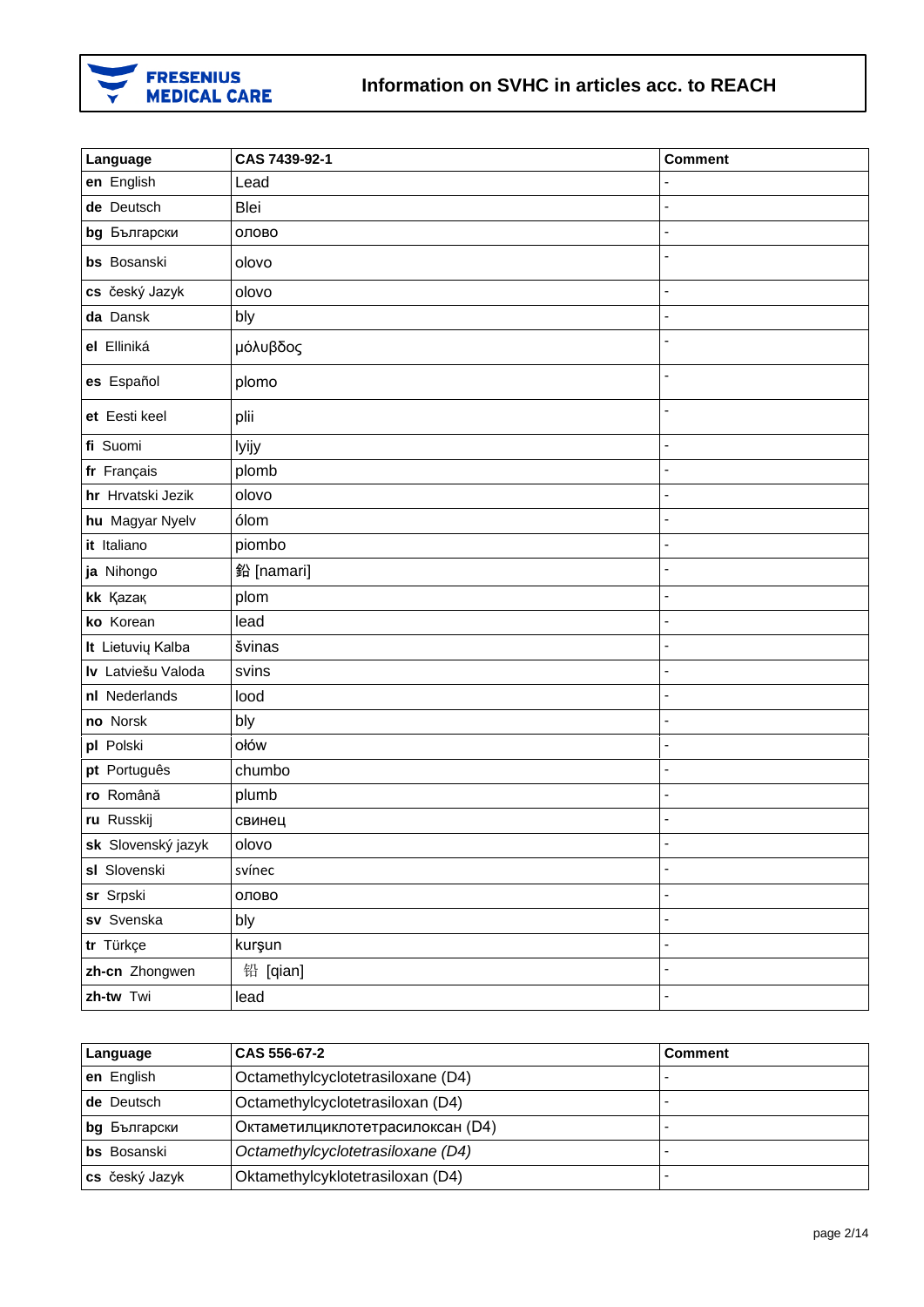

| da Dansk           | Octamethylcyclotetrasiloxan (D4)     | Ĭ.             |
|--------------------|--------------------------------------|----------------|
| el Elliniká        | Οκταμεθυλοκυκλοτετρασιλοξάνιο (D4)   | Ĭ.             |
| es Español         | Octametilciclotetrasiloxano (D4)     | L.             |
| et Eesti keel      | Oktametüültsüklotetrasiloksaan (D4)  |                |
| fi Suomi           | Oktametyylisyklotetrasiloksaani (D4) | $\overline{a}$ |
| fr Français        | Octaméthylcyclotétrasiloxane (D4)    | $\overline{a}$ |
| hr Hrvatski Jezik  | Oktametilciklotetrasiloksan (D4)     | ÷,             |
| hu Magyar Nyelv    | Oktametil-ciklotetrasziloxán (D4)    | l,             |
| it Italiano        | Ottametilciclotetrasilossano (D4)    | ÷,             |
| ja Nihongo         | Octamethylcyclotetrasiloxane (D4)    | Ĭ.             |
| kk Kazak           | Octamethylcyclotetrasiloxane (D4)    | Ĭ.             |
| ko Korean          | Octamethylcyclotetrasiloxane (D4)    | Ĭ.             |
| It Lietuvių Kalba  | Oktametilciklotetrasiloksanas (D4)   | L.             |
| Iv Latviešu Valoda | Oktametilciklotetrasiloksāns (D4)    | ä,             |
| nl Nederlands      | Octamethylcyclotetrasiloxaan (D4)    | Ĭ.             |
| no Norsk           | Octamethylcyclotetrasiloxane (D4)    |                |
| pl Polski          | oktametylocyklotetrasiloksan (D4)    | L.             |
| pt Português       | Octametilciclotetrassiloxano (D4)    | Ĭ.             |
| ro Română          | oktametylocyklotetrasiloksan (D4)    |                |
| ru Russkij         | Octamethylcyclotetrasiloxane (D4)    | Ĭ.             |
| sk Slovenský jazyk | Oktametylcyklotetrasiloxán (D4)      | L.             |
| sl Slovenski       | Oktametilciklotetrasiloksan (D4)     | Ĭ.             |
| sr Srpski          | Octamethylcyclotetrasiloxane (D4)    | $\blacksquare$ |
| sv Svenska         | Oktametylcyklotetrasiloxan (D4)      | Ĭ.             |
| tr Türkçe          | Octamethylcyclotetrasiloxane (D4)    | ÷,             |
| zh-cn Zhongwen     | Octamethylcyclotetrasiloxane (D4)    | Ĭ.             |
| zh-tw Twi          | Octamethylcyclotetrasiloxane (D4)    | $\blacksquare$ |

| Language           | CAS 541-02-6                         | <b>Comment</b> |
|--------------------|--------------------------------------|----------------|
| en English         | Decamethylcyclopentasiloxane (D5)    |                |
| de Deutsch         | Decamethylcyclopentasiloxan (D5)     |                |
| bg Български       | Декаметилциклопентасилоксан (D5)     |                |
| <b>bs</b> Bosanski | Decamethylcyclopentasiloxane (D5)    |                |
| cs český Jazyk     | Dekamethylcyklopentasiloxan (D5)     |                |
| da Dansk           | Decamethylcyclopentasiloxan (D5)     |                |
| el Elliniká        | Δεκαμεθυλοκυκλοπεντασιλοξάνιο (D5)   |                |
| es Español         | Decametilciclopentasiloxano (D5)     |                |
| et Eesti keel      | Dekametüültsüklopentasiloksaan (D5)  |                |
| fi Suomi           | Dekametyylisyklopentasiloksaani (D5) |                |
| fr Français        | Décaméthylcyclopentasiloxane (D5)    | ۰              |
| hr Hrvatski Jezik  | Dekametilciklopentasiloksan (D5)     |                |
| hu Magyar Nyelv    | Dekametil-ciklopentasziloxán (D5)    |                |
| it Italiano        | Decametilciclopentasilossano (D5)    |                |
| ja Nihongo         | Decamethylcyclopentasiloxane (D5)    |                |
| kk Kazak           | Decamethylcyclopentasiloxane (D5)    |                |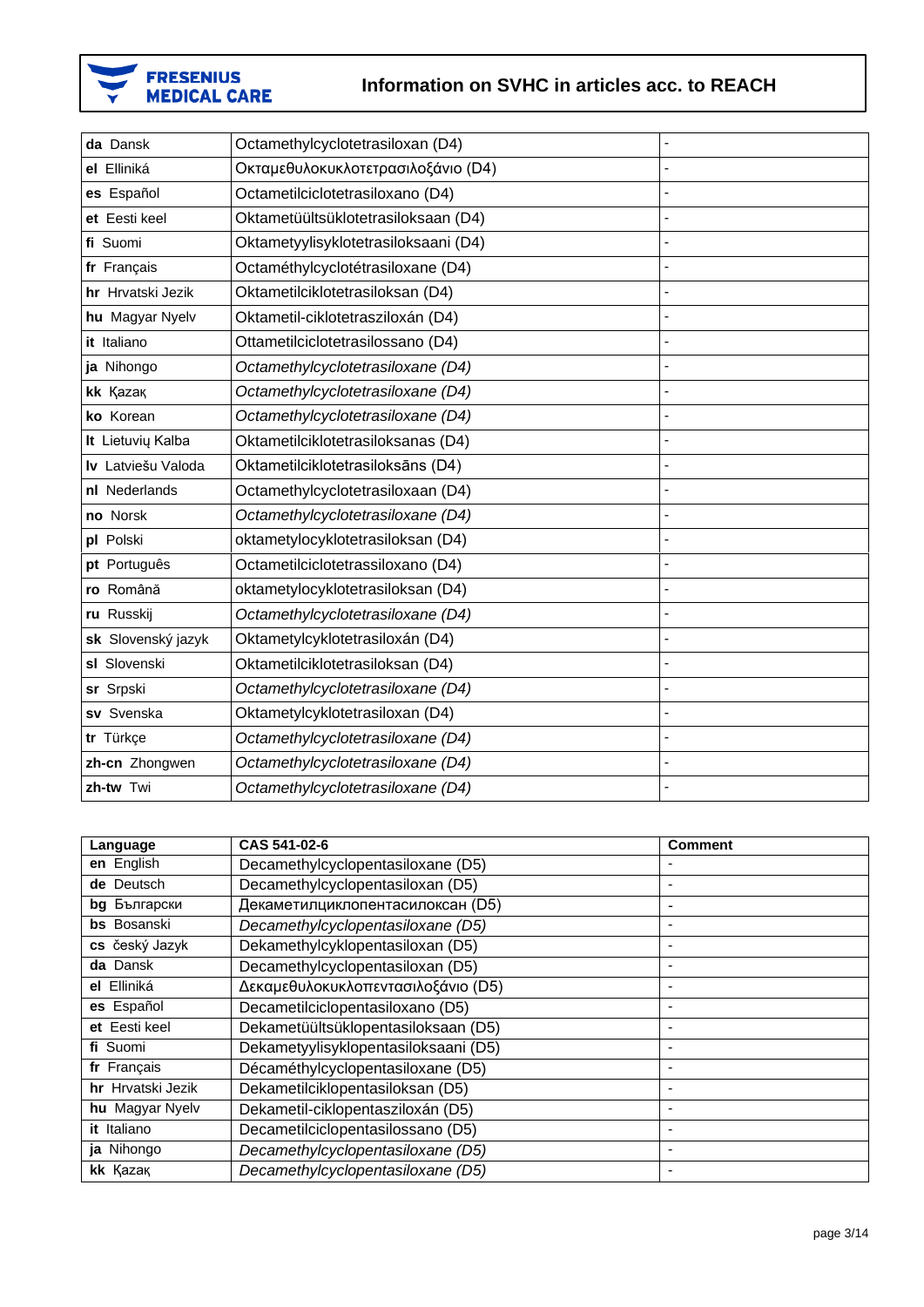

| ko Korean          | Decamethylcyclopentasiloxane (D5)  |                          |
|--------------------|------------------------------------|--------------------------|
| It Lietuvių Kalba  | Dekametilciklopentasiloksanas (D5) |                          |
| Iv Latviešu Valoda | Dekametilciklopentasiloksāns (D5)  |                          |
| nl Nederlands      | Decamethylcyclopentasiloxaan (D5)  |                          |
| no Norsk           | Decamethylcyclopentasiloxane (D5)  |                          |
| pl Polski          | Dekametylocyklopentasiloksan (D5)  |                          |
| pt Português       | Decametilciclopentassiloxano (D5)  | $\overline{\phantom{0}}$ |
| ro Română          | Decametilciclopentasiloxan (D5)    |                          |
| ru Russkij         | Decamethylcyclopentasiloxane (D5)  |                          |
| sk Slovenský jazyk | Dekametylcyklopentasiloxán (D5)    |                          |
| sl Slovenski       | Dekametilciklopentasiloksan (D5)   |                          |
| sr Srpski          | Decamethylcyclopentasiloxane (D5)  |                          |
| sv Svenska         | Dekametylcyklopentasiloxan (D5)    |                          |
| tr Türkçe          | Decamethylcyclopentasiloxane (D5)  |                          |
| zh-cn Zhongwen     | Decamethylcyclopentasiloxane (D5)  |                          |
| zh-tw Twi          | Decamethylcyclopentasiloxane (D5)  |                          |

| Language           | CAS 540-97-6                           | <b>Comment</b> |
|--------------------|----------------------------------------|----------------|
| en English         | Dodecamethylcyclohexasiloxane (D6)     |                |
| de Deutsch         | Dodecamethylcyclohexasiloxan (D6)      |                |
| bg Български       | Додекаметилциклохексасилоксан (D6)     |                |
| bs Bosanski        | Dodecamethylcyclohexasiloxane (D6)     |                |
| cs český Jazyk     | Dodekamethylcyklohexasiloxan (D6)      | L,             |
| da Dansk           | Dodecamethylcyclohexasiloxan (D6)      |                |
| el Elliniká        | Dodecamethylcyclohexasiloxane (D6)     |                |
| es Español         | Dodecametilciclohexasiloxano (D6)      |                |
| et Eesti keel      | Dodekametüültsükloheksasiloksaan (D6)  |                |
| fi Suomi           | Dodekametyylisykloheksasiloksaani (D6) | ÷,             |
| fr Français        | Dodécaméthylcyclohexasiloxane (D6)     | L,             |
| hr Hrvatski Jezik  | Dodekametilcikloheksasiloksan (D6)     |                |
| hu Magyar Nyelv    | Dodekametil-ciklohexasziloxán (D6)     | L,             |
| it Italiano        | Dodecametilcicloesasilossano (D6)      | ÷,             |
| ja Nihongo         | Dodecamethylcyclohexasiloxane (D6)     |                |
| kk Kazak           | Dodecamethylcyclohexasiloxane (D6)     |                |
| ko Korean          | Dodecamethylcyclohexasiloxane (D6)     |                |
| It Lietuvių Kalba  | Dodekametilcikloheksasiloksanas (D6)   |                |
| Iv Latviešu Valoda | Dodekametilcikloheksasiloksāns (D6)    |                |
| nl Nederlands      | Dodecamethylcyclohexasiloxaan (D6)     | L,             |
| no Norsk           | Dodecamethylcyclohexasiloxane (D6)     |                |
| pl Polski          | Dodekametylocyklohexasiloksan (D6)     | ÷,             |
| pt Português       | Dodecametilciclohexasiloxano (D6)      |                |
| ro Română          | Dodecametilciclohexasiloxan (D6)       |                |
| ru Russkij         | Dodecamethylcyclohexasiloxane (D6)     |                |
| sk Slovenský jazyk | Dodekametylcyklohexasiloxán (D6)       |                |
| sl Slovenski       | Dodekametilcikloheksasiloksan (D6)     |                |
|                    |                                        |                |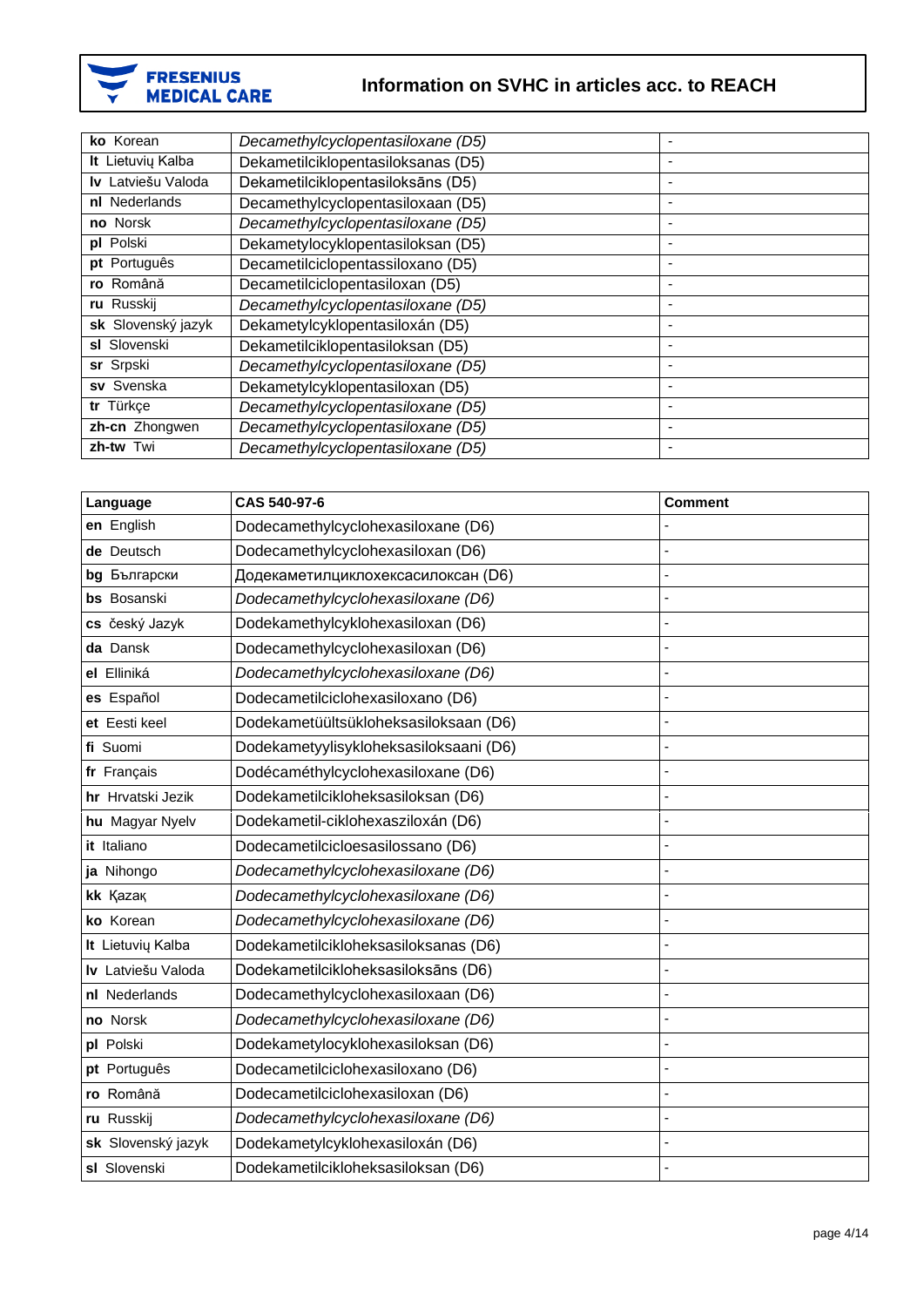

| <b>sr</b> Srpski | Dodecamethylcyclohexasiloxane (D6) |  |
|------------------|------------------------------------|--|
| sv Svenska       | Dodekametylcyklohexasiloxan (D6)   |  |
| tr Türkce        | Dodecamethylcyclohexasiloxane (D6) |  |
| zh-cn Zhongwen   | Dodecamethylcyclohexasiloxane (D6) |  |
| zh-tw Twi        | Dodecamethylcyclohexasiloxane (D6) |  |

| Language           | CAS 1317-36-8                                  | <b>Comment</b> |
|--------------------|------------------------------------------------|----------------|
| en English         | lead monoxide (lead oxide)                     |                |
| de Deutsch         | Bleimonoxid (Bleioxid)                         |                |
| bg Български       | оловен моноксид (оловен оксид)                 |                |
| bs Bosanski        | olovo(II)-oksid                                |                |
| cs český Jazyk     | oxid olovnatý                                  |                |
| da Dansk           | blymonoxid (blyoxid)                           |                |
| el Elliniká        | μονοξείδιο του μολύβδου (οξείδιο του μολύβδου) |                |
| es Español         | monóxido de plomo (óxido de plomo)             |                |
| et Eesti keel      | pliimonooksiid                                 |                |
| fi Suomi           | lyijymonoksidi (lyijyoksidi)                   |                |
| fr Français        | monoxyde de plomb (oxyde de plomb)             |                |
| hr Hrvatski Jezik  | olovo(II)-oksid                                |                |
| hu Magyar Nyelv    | ólom(II)-oxid (ólom-monoxid)                   |                |
| it Italiano        | Ossido di piombo                               |                |
| ja Nihongo         | -酸化鉛(酸化鉛)                                      |                |
| kk Kazak           | қорғасын монооксиді (қорғасын тотығы)          | Ĭ.             |
| ko Korean          | lead monoxide (lead oxide)                     |                |
| It Lietuvių Kalba  | švino monoksidas (švino oksidas)               |                |
| Iv Latviešu Valoda | svina monoksīds (svina oksīds)                 |                |
| nl Nederlands      | loodmonoxide (loodoxide)                       |                |
| no Norsk           | blymonoxid (blyoxid)                           |                |
| pl Polski          | monotlenek ołowiu (tlenek ołowiu)              |                |
| pt Português       | monóxido de chumbo (óxido de chumbo)           |                |
| ro Română          | litargă (oxid de plumb)                        |                |
| ru Russkij         | Оксид свинца (II)                              |                |
| sk Slovenský jazyk | oxid olova (oxid olovnatý)                     |                |
| sl Slovenski       | svinčev monoksid (svinčev oksid)               |                |
| sr Srpski          | olovo(II)-oksid                                |                |
| sv Svenska         | blymonoxid (blyoxid)                           |                |
| tr Türkçe          | kurşun monoksit (kurşun oksit)                 |                |
| zh-cn Zhongwen     | 黄丹                                             |                |
| zh-tw Twi          | 氧化鉛                                            |                |

| en English | This statement refers to the named product including, as applicable, its accessories, additional<br>equipment, packaging material and/or related spare parts. |
|------------|---------------------------------------------------------------------------------------------------------------------------------------------------------------|
|------------|---------------------------------------------------------------------------------------------------------------------------------------------------------------|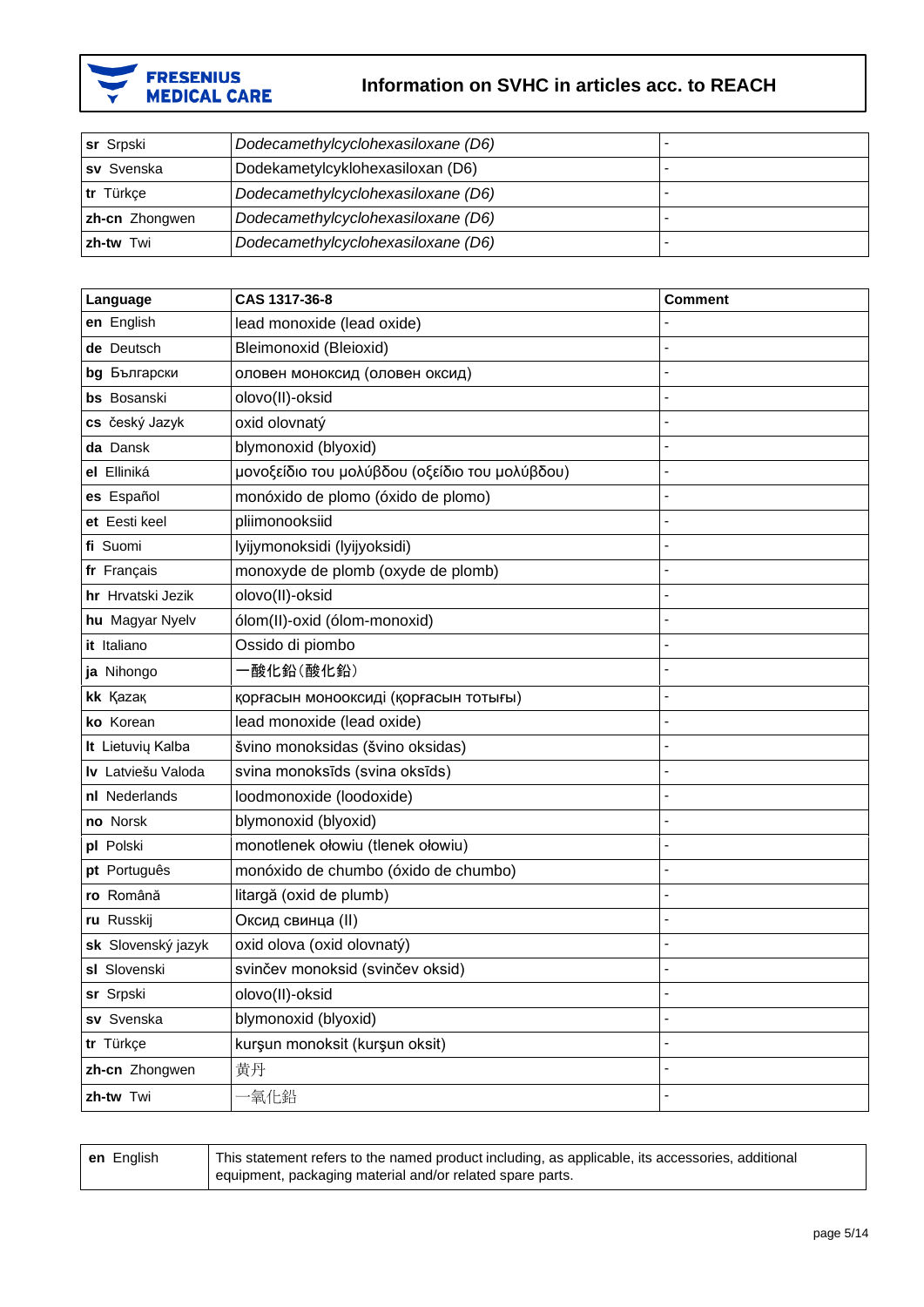

|                | One or more components contain above named SVHC Candidates in a concentration > 0.1 mass%<br>according to Article 33 and 59 (1, 10) of Regulation (EC) No. 1907/2006 ("REACH").                                                                                                                                                                                                                                                                                                     |
|----------------|-------------------------------------------------------------------------------------------------------------------------------------------------------------------------------------------------------------------------------------------------------------------------------------------------------------------------------------------------------------------------------------------------------------------------------------------------------------------------------------|
|                | NB: Article 3/3 REACH defines "articles" as "objects which during production is given a special shape, surface or<br>design which determines its function to a greater degree than does its chemical composition". So complex products<br>can fall in scope of Article 33 REACH due to included components or materials, even when the concentration of a<br>SVHC Candidate is far below 0.1 % of the product.                                                                      |
|                | This statement represents our current state of knowledge and can be updated at any time. This<br>statement does neither represent a guarantee of any product properties nor releases any party from its<br>responsibilities, especially defined by local legislation. Fresenius Medical Care accepts no responsibility<br>for injury or loss which may arise from reliance on information contained in this document.                                                               |
| de Deutsch     | Diese Erklärung bezieht sich auf das genannte Produkt inklusive, wie zutreffend, seines Zubehörs und<br>zusätzlicher Ausrüstung, Verpackungsmaterial und/oder zugehörige Ersatzteile.<br>Eine oder mehrere Komponenten enthalten oben genannte SVHC Kandidaten in einer Konzentration ><br>0,1 Masse-% gemäß Artikel 33 und 59 (1, 10) der Verordnung (EG) 1907/2006 ("REACH").                                                                                                     |
|                | NB: Artikel 3/3 REACH definiert "Erzeugnisse" als "Gegenstände, die bei der Herstellung eine spezifische Form,<br>Oberfläche oder Gestalt erhalten, die in größerem Maße als die chemische Zusammensetzung ihre Funktion<br>bestimmt". Deshalb können komplexe Produkteaufgrund von enthaltenen Komponenten oder Materialien in den<br>Anwendungsbereich von Artikel 33 REACH fallen, obwohl die Konzentration eines SVHC-Kandidaten weit unterhalb<br>0,1 % des Produkts ist.      |
|                | Diese Erklärung stellt unseren aktuellen Kenntnisstand dar und kann jederzeit aktualisiert werden. Diese<br>Erklärung stellt weder eine Garantie von Produkteigenschaften dar noch entlässt sie irgendeine Partei<br>aus ihren Verantwortlichkeiten, insbesondere aufgrund lokaler Gesetzgebung. Fresenius Medical Care<br>akzeptiert keine Verantwortung für Verletzungen oder Verluste, welche von dem Vertrauen auf die in<br>diesem Dokument enthalten Informationen herrühren. |
| bg Български   | Настоящата декларация се отнася до посочения продукт, включително (според<br>целесъобразността) неговите аксесоари, допълнително оборудване, опаковъчни материали<br>и/или съответните резервни части.<br>Един или повече компоненти съдържат горепосочените SVHC кандидати в концентрация > 0,1<br>масов % в съответствие с член 33 и 59 (1, 10) от Регламент (ЕО) № 1907/2006 (REACH).                                                                                            |
|                | Забележка: член 3/3 REACH определя "артикулите" като "Предмети, на които по време на производството е<br>придадена специална форма, повърхност или дизайн, които определят техните функции в по-голяма степен,<br>отколкото техния химичен състав". Затова сложни продукти може да попадат в обхвата на член 33 REACH<br>поради включени компоненти или материали дори когато концентрацията на SVHC кандидата е много под<br>0,1% от продукта.                                     |
|                | Настоящата декларация представя моментното състояние на нашите познания и може да бъде<br>актуализирана по всяко време. Настоящата декларация не е гаранция за каквито и да е свойства<br>на продукта, нито освобождава някоя от страните от отговорност, специално посочена от<br>местното законодателство. Fresenius Medical Care не поема отговорност за наранявания или<br>щети, които може да произлязат от доверяване на съдържащата се в този документ информация.           |
| bs Bosanski    | Ova izjava se odnosi na navedeni proizvod uključujući, kako je primjenjivo, dodatne dijelove, dodatnu<br>opremu, ambalažu i/ili povezane rezervne dijelove.<br>Jedna ili više komponenti sadrži gore navedene kandidate za uvrštavanje na listu tvari vrlo visokog<br>rizika (SVHC) u koncentraciji > 0,1 masenih % u skladu sa Članovima 33 i 59 (1, 10) Regulative (EC) br.<br>1907/2006 ("REACH").                                                                               |
|                | NB: Član 3/3 regulative REACH definiše "proizvode" kao "predmete koji za vrijeme proizvodnje dobivaju poseban<br>oblik, površinu ili dizajn što određuje njihovu funkciju u većoj mjeri nego njihov hemijski sastav". Tako složeni<br>proizvodi spadaju u djelokrug Člana 33 regulative REACH zbog uključenih komponenti ili materijala čak i kada je<br>koncentracija kandidata za uvrštavanje na listu tvari vrlo visokog rizika (SVHC) daleko ispod 0,1% proizvoda.              |
|                | Ova izjava predstavlja naša sadašnja saznanja i razumijevanja i može se ažurirati u svakom trenutku.<br>Ova izjava ne predstavlja garanciju bilo kakvih svojstava proizvoda niti oslobađa bilo koju stranu od<br>svojih odgovornosti, posebno u skladu sa lokalnim zakonima. Kompanija Fresenius Medical Care ne<br>snosi nikakvu odgovornost za povredu ili gubitak koji mogu nastati kao posljedica oslanjanja na<br>informacije sadržane u ovom dokumentu.                       |
| cs český Jazyk | Toto prohlášení se týká uvedeného produktu, včetně jeho případného příslušenství, dalšího vybavení,<br>balicího materiálu a/nebo příslušných náhradních dílů.                                                                                                                                                                                                                                                                                                                       |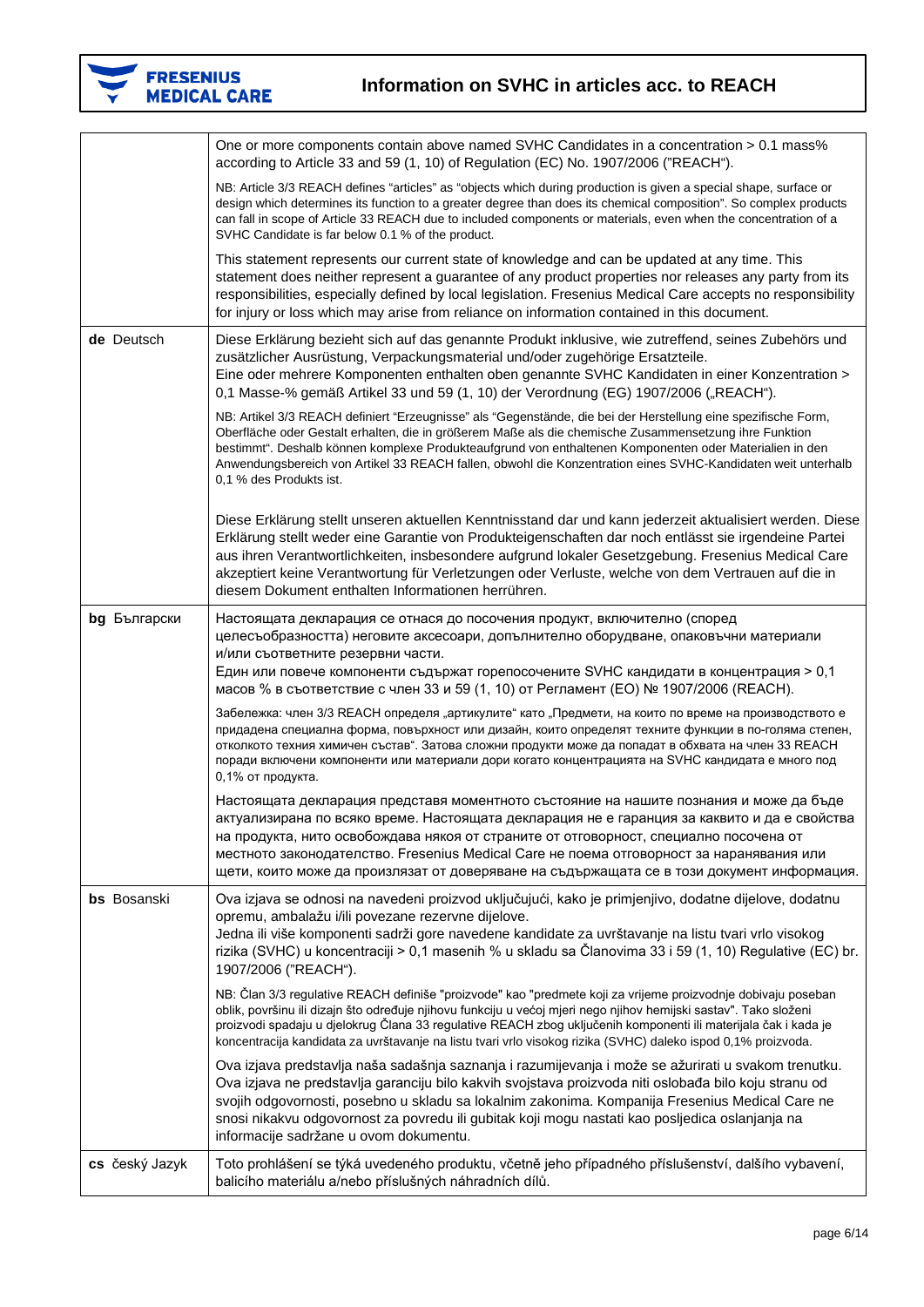

|             | Jedna nebo více složek obsahuje kandidáty na látky SVHC v koncentraci > 0,1 mass% dle článku 33 a<br>59 (1, 10) Nařízení (EK) č. 1907/2006 ("REACH").                                                                                                                                                                                                                                                                                                                                                                                     |
|-------------|-------------------------------------------------------------------------------------------------------------------------------------------------------------------------------------------------------------------------------------------------------------------------------------------------------------------------------------------------------------------------------------------------------------------------------------------------------------------------------------------------------------------------------------------|
|             | Poznámka: Článek 3/3 REACH definuje "artikly" jako "předměty, kterým je během výroby dán zvláštní tvar, povrch<br>nebo design určující jejich funkci do větší míry než jejich chemické složení". Takže komplexní produkty mohou do<br>tohoto rozsahu podle článku 33 REACH spadat kvůli zahrnutým složkám či materiálům, i když v nich koncentrace<br>kandidátů na látky SVHC je pod 0,1 % produktu.                                                                                                                                      |
|             | Toto prohlášení představuje náš aktuální stav znalostí a může být kdykoliv aktualizováno. Toto<br>prohlášení nepředstavuje žádnou záruku vlastností produktu ani nezbavuje jakoukoliv stranu jejích<br>povinností, zejména těch definovaných místní legislativou. Společnost Fresenius Medical Care<br>nepřijímá žádnou odpovědnost za zranění nebo škody, které mohou vzniknout spoléháním se na<br>informace obsažené v tomto dokumentu.                                                                                                |
| da Dansk    | Denne erklæring henviser til det navngivne produkt inklusive dets tilbehør, ekstraudstyr,<br>emballagemateriale og/eller relaterede reservedele.<br>En eller flere komponenter indeholder ovenstående SVHC-kandidater i en koncentration > 0,1 vægt-% i<br>henhold til artikel 33 og 59 (1, 10) i EF-direktiv nr. 1907/2006 ("REACH").                                                                                                                                                                                                    |
|             | NB: Artikel 3/3 i REACH definerer en "artikel" som "en genstand, der under fremstillingen har fået en særlig form,<br>overflade eller design, der i højere grad end den kemiske sammensætning er bestemmende for dens funktion".<br>Således kan komplekse produkter være omfattet af artikel 33 i REACH på grund af inkluderede komponenter eller<br>materialer, også selvom koncentrationen af en SVHC-kandidat er langt under 0,1 % af produktet.                                                                                       |
|             | Denne erklæring er et udtryk for vores aktuelle kendskab og kan til enhver tid blive opdateret. Denne<br>erklæring er hverken en garanti for særlige produktegenskaber eller fraskriver nogen part for sit ansvar,<br>der er specifik defineret i den lokale lovgivning. Fresenius Medical Care påtager sig intet ansvar for<br>skader eller tab som følge af brug af oplysninger i dette dokument.                                                                                                                                       |
| el Elliniká | Η παρούσα δήλωση αφορά το αναφερθέν προϊόν συμπεριλαμβανομένων, κατά περίπτωση, των<br>εξαρτημάτων, του πρόσθετου εξοπλισμού, του υλικού της συσκευασίας ή/και των συναφών<br>ανταλλακτικών του.<br>Ένα ή περισσότερα μέρη περιέχουν τις προαναφερθείσες υποψήφιες ουσίες SVHC, σε συγκέντρωση ><br>0,1% της μάζας, σύμφωνα με το Άρθρο 33 και 59 (παράγραφοι 1, 10) του Κανονισμού (ΕΚ) 1907/2006<br>("REACH").                                                                                                                          |
|             | ΣΗΜΕΙΩΣΗ: Το άρθρο 3/3 REACH προσδιορίζει τα «αντικείμενα», ως «αντικείμενα τα οποία, κατά τη διάρκεια της<br>παραγωγής, αποκτούν ειδικό σχήμα, επιφάνεια ή σχεδιασμό, που καθορίζει τη λειτουργία τους σε μεγαλύτερο βαθμό<br>από ό,τι η χημική τους σύνθεση». Επομένως, τα σύνθετα προϊόντα ενδέχεται να εμπίπτουν στο πεδίο εφαρμογής του<br>Άρθρου 33 REACH, λόγω των συστατικών στοιχείων ή υλικών, ακόμα και όταν η συγκέντρωση μιας υποψήφιας<br>ουσίας SVHC του προϊόντος είναι πολύ κατώτερη από 0,1%.                           |
|             | Η παρούσα δήλωση περιλαμβάνει τις υφιστάμενες γνώσεις μας και ενδέχεται να ενημερωθεί ανά πάσα<br>στιγμή. Η παρούσα δήλωση δεν αποτελεί εγγύηση των ιδιοτήτων του προϊόντος, ούτε απαλλάσσει<br>κάποιο μέρος από τις ευθύνες του, οι οποίες ορίζονται ειδικά από την τοπική νομοθεσία. Η Fresenius<br>Medical Care δεν φέρει ευθύνη σε περίπτωση τραυματισμού ή απώλειας που ενδέχεται να προκύψει<br>από την εμπιστοσύνη σε πληροφορίες που περιέχονται σε αυτό το έγγραφο.                                                              |
| es Español  | Esta declaración es válida para el producto designado junto con, si procede, sus accesorios,<br>equipamiento adicional, materiales de embalaje y piezas de repuesto relacionadas.<br>Uno o más de los componentes contienen las sustancias candidatas extremadamente preocupantes<br>que se indican arriba en una concentración de > 0,1 % de la masa, de acuerdo con los Artículos 33 y 59<br>(1, 10) del reglamento (CE) n.º 1907/2006 («REACH»).                                                                                       |
|             | NB: El Artículo 3/3 de REACH define los «artículos» como «objetos a los cuales durante la producción se les<br>proporciona una forma, superficie o diseño que determinan su función en mayor grado que su composición<br>química». Esto significa que los productos complejos pueden pertenecer al ámbito de aplicación del Artículo 33 de<br>REACH debido a los componentes o materiales que forman parte de ellos, aunque la concentración de una<br>sustancia candidata extremadamente preocupante sea inferior al 0,1 % del producto. |
|             | Esta declaración representa nuestro nivel de conocimiento actual y podría sufrir modificaciones en<br>cualquier momento. Esta declaración no constituye ninguna garantía en relación a las propiedades de<br>un producto ni exime a ninguna parte de sus responsabilidades, en especial las establecidas por la<br>legislación local. Fresenius Medical Care no aceptará ninguna responsabilidad por los daños<br>personales ni las pérdidas que puedan derivarse de la confianza en la información contenida en este<br>documento.       |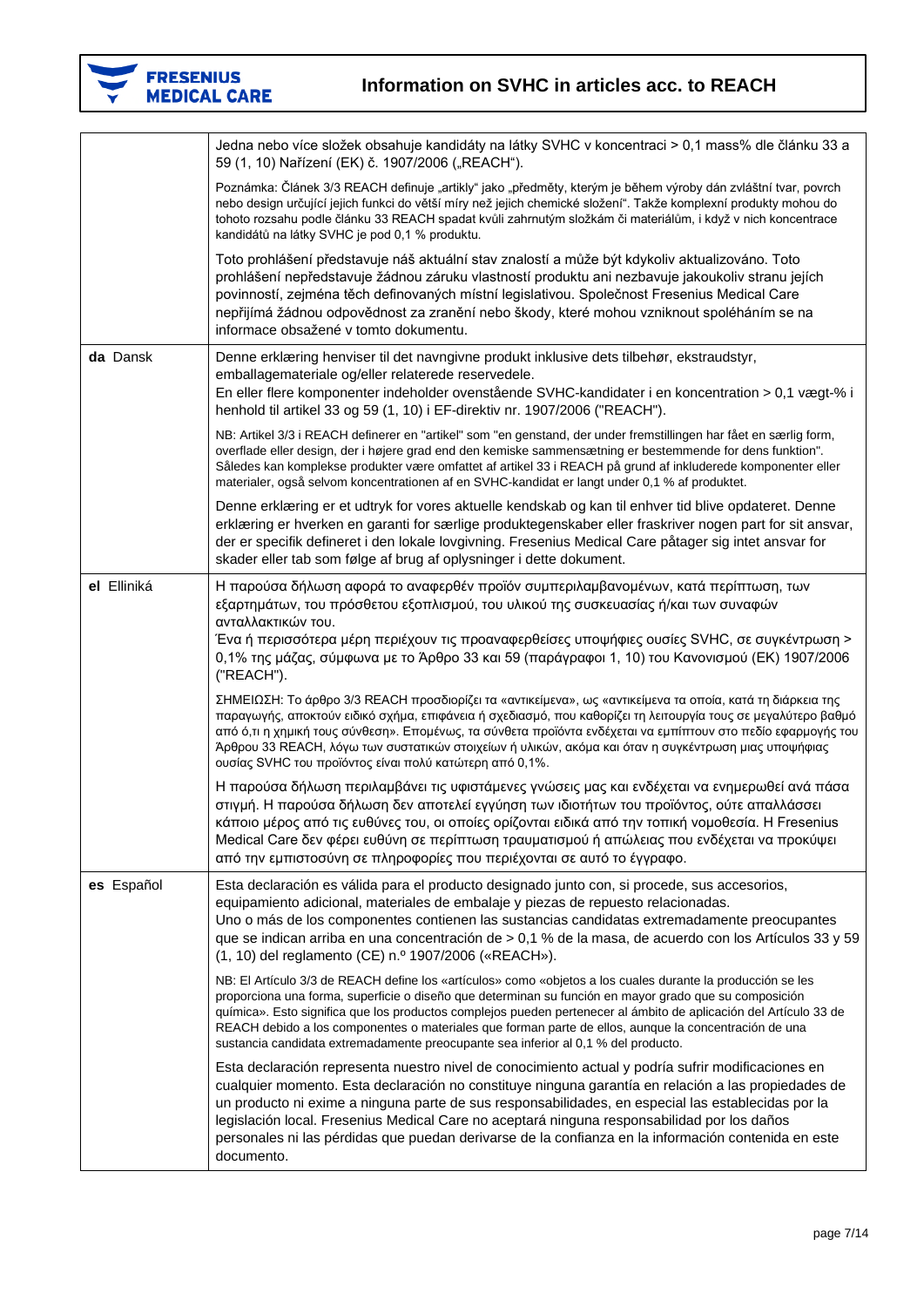

| et Eesti keel     | Avalduses viidatakse nimetatud tootele, sealhulgas olenevalt kohaldatavusest selle tarvikutele,<br>lisaseadmetele, pakkematerjalile ja/või seonduvatele varuosadele.<br>Üks või enam komponenti sisaldab eespool nimetatud väga ohtlike ainete kandidaate kontsentratsioonis<br>> 0,1 massi% vastavalt määruse (EÜ) nr 1907/2006 (REACH) artiklitele 33 ja 59 (1, 10).                                                                                                                                |
|-------------------|-------------------------------------------------------------------------------------------------------------------------------------------------------------------------------------------------------------------------------------------------------------------------------------------------------------------------------------------------------------------------------------------------------------------------------------------------------------------------------------------------------|
|                   | NB: REACH-i artiklis 3/3 on "artikkel" määratletud järgmiselt: "ese, millele antakse tootmise käigus teatud kuju,<br>pinnaviimistlus või kujundus, mis määrab tema funktsiooni suuremal määral kui tema keemiline koostis". Seega<br>võivad jääda mitmeosalised tooted REACH-i artikli 33 rakendusalasse neis sisalduvate komponentide või materjalide<br>tõttu, isegi kui väga ohtliku aine kandidaadi kontsentratsioon on kaugelt alla 0,1% tootest.                                                |
|                   | Avaldus kujutab meie teadmiste hetkeseisu ja seda võidakse igal ajal muuta. Avaldus ei kujuta garantiid<br>toote ühegi omaduse kohta ega vabasta ühtegi isikut tema vastutusest, eriti sellest, mis on määratletud<br>kohalikes õigusaktides. Fresenius Medical Care ei vastuta vigastuste ega kahju eest, mis võivad<br>tuleneda käesolevas dokumendis sisalduva teabe kasutamisest.                                                                                                                 |
| fi Suomi          | Tämä ilmoitus viittaa nimettyyn tuotteeseen sekä, mikäli käytössä, sen lisävarusteisiin, lisälaitteisiin,<br>pakkausmateriaaliin ja/tai tuotteeseen liittyviin varaosiin.<br>Yksi tai useampi komponentti sisältää edellä mainittuja erityistä huolta aiheuttavien aineiden (SVHC)<br>kandidaatteja, joiden pitoisuus on > 0,1 painoprosenttia säädöksen (EU) nro 1907/2006 ("REACH")<br>artiklan 33 ja 59 (1, 10) mukaisesti.                                                                        |
|                   | HUOM: REACH-asetuksen artikla 3/3 määrittelee "esineen" tuotteeksi, jolle annetaan tuotannossa erityinen muoto,<br>pinta tai rakenne, joka määrittää sen käyttötarkoitusta enemmän kuin sen kemiallinen koostumus. Monimutkaiset<br>tuotteet voivat siksi kuulua REACH-asetuksen 33 piiriin niiden sisältämien komponenttien tai materiaalien vuoksi,<br>vaikka SVHC-kandidaatin pitoisuus on huomattavasti alle 0,1 %.                                                                               |
|                   | Tämä ilmoitus vastaa tämänhetkistä tietämystämme ja se voidaan päivittää koska tahansa. Ilmoitus ei<br>esitä takuuta tuotteen ominaisuuksista eikä vapauta kolmatta osapuolta erityisesti paikallisen<br>lainsäädännön määrittämistä velvollisuuksista. Fresenius Medical Care ei vastaa mahdollisista<br>vahingoista tai vammoista, joiden syynä on turvautuminen tämän asiakirjan sisältämiin tietoihin.                                                                                            |
| fr Français       | Cette déclaration concerne le produit nommé avec, si applicable, ses accessoires, l'équipement<br>additionnel, le matériel d'emballage et/ou les pièces détachées liées.<br>Un ou plusieurs composants contiennent les substances candidates SVHC nommées ci-dessus dans<br>une concentration > 0,1 % du poids, conformément aux articles 33 et 59 (1, 10) du règlement (CE)<br>Nº 1907/2006 (« REACH »).                                                                                             |
|                   | NB : l'article 3/3 REACH définit par « article » un « objet auquel sont donnés, au cours du processus de fabrication,<br>une forme, une surface ou un dessin particuliers qui sont plus déterminants pour sa fonction que sa composition<br>chimique ». Ainsi, des produits complexes peuvent relever du champ d'application de l'article 33 REACH en raison<br>de composants ou matériaux inclus, même si la concentration d'une substance candidate SVHC est bien inférieure à<br>0,1 % du produit. |
|                   | Cette déclaration représente l'état actuel de nos connaissances et peut être mise à jour à tout moment.<br>Cette déclaration ne constitue aucune garantie sur les propriétés de produit et ne dégage aucunement<br>les responsabilités de tiers, en particulier telles que définies par la réglementation locale. Fresenius<br>Medical Care n'assume aucune responsabilité pour toute blessure ou perte liées à l'utilisation<br>d'informations contenues dans ce document.                           |
| hr Hrvatski Jezik | Ova se izjava odnosi na imenovani proizvod uključujući, kako je primjenjivo, njegove dodatke, dodatnu<br>opremu, materijal pakiranja i/ili povezane rezervne dijelove.<br>Jedna ili više komponenti sadrže prethodno navedene tvari posebno zabrinjavajućih svojstava (SVHC) u<br>koncentraciji > 0,1 masenog udjela prema člancima 33. i 59. (1., 10.) Uredbe (EZ) br. 1907/2006<br>("REACH").                                                                                                       |
|                   | Napomena: u članku 3. stavku 3. Uredbe REACH "proizvodi" se definiraju kao "predmet kojem se tijekom proizvodnje<br>daje poseban oblik, površina ili obličje koji određuju njegovu funkciju u većoj mjeri nego njegov kemijski sastav".<br>Stoga složeni proizvodi mogu biti obuhvaćeni područjem primjene članka 33. Uredbe REACH jer sadrže određene<br>komponente ili materijale, čak i kad je koncentracija kandidata za popis SVHC daleko ispod 0,1 % proizvoda.                                 |
|                   | Ova izjava predstavlja naše trenutno znanje i može se ažurirati u bilo kojem trenutku. Ova izjava ne<br>predstavlja jamstvo ni za koje svojstvo proizvoda niti oslobađa bilo koju stranu od odgovornosti,<br>posebno definiranih lokalnim zakonima. Društvo Fresenius Medical Care ne prihvaća odgovornost za<br>ozljede ili gubitke koji mogu proizaći iz oslanjanja na informacije sadržane u ovom dokumentu.                                                                                       |
| hu Magyar Nyelv   | A jelen nyilatkozat a megnevezett termékre vonatkozik, beleértve annak megfelelő tartozékait,<br>kiegészítő felszerelését, csomagolóanyagát és/vagy alkatrészeit.                                                                                                                                                                                                                                                                                                                                     |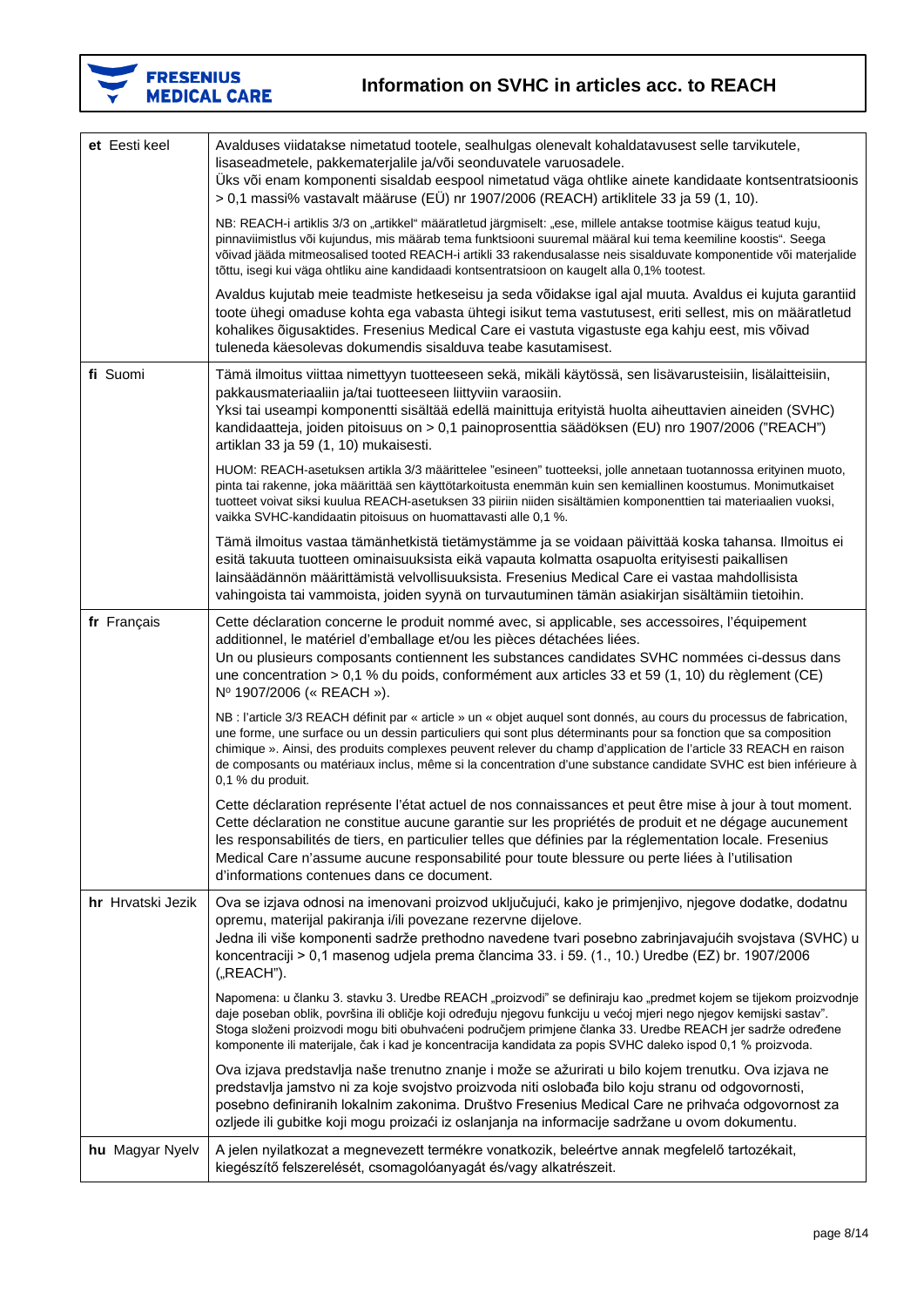

|             | Egy vagy több összetevő a fent megnevezett SVHC anyagjelöltet tartalmazza > 0,1 tömeg%<br>koncentrációban, az 1907/2006/EK rendelet ("REACH") 33. és 59. (1, 10) cikkének értelmében.                                                                                                                                                                                                                                                                                                                                          |
|-------------|--------------------------------------------------------------------------------------------------------------------------------------------------------------------------------------------------------------------------------------------------------------------------------------------------------------------------------------------------------------------------------------------------------------------------------------------------------------------------------------------------------------------------------|
|             | Megjegyzés: A REACH 3./3. cikke szerint az "árucikk" "olyan tárgy, amely az előállítás során a funkcióját a kémiai<br>összetételnél nagyobb mértékben meghatározó különleges formát, felületet vagy alakot kap". Ezért a komplex<br>termékekben felhasznált összetevők vagy anyagok miatt ezek a REACH 33. cikkének hatálya alá tartozhatnak, noha<br>a SVHC anyagjelölt koncentrációja sokkal kisebb, mint a termék 0,1%-a.                                                                                                   |
|             | A jelen nyilatkozat a jelenlegi ismereteinket tükrözik, amelyek bármikor aktualizálhatók. A jelen<br>nyilatkozat nem jelenti sem a termék tulajdonságainak garantálását, sem a felek felmentését a<br>felelősségük alól, különös tekintettel a helyi jogszabályokra. A Fresenius Medical Care nem vállal<br>semmilyen felelősséget sérülésekért vagy veszteségekért, amelyek a jelen dokumentumban lévő<br>információkban vetett bizalomból erednek.                                                                           |
| it Italiano | Questa dichiarazione fa riferimento al prodotto indicato, inclusi, nella misura applicabile, i suoi<br>accessori, le attrezzature supplementari, il materiale di imballaggio e/o i relativi ricambi.<br>Uno o più componenti contengono le sostanze incluse nella Candidate List delle SVHC (Substance of<br>Very High Concern, sostanze estremamente problematiche) sopra indicate in una concentrazione pari a<br>> 0,1 in massa% in conformità agli art. 33 e 59 (1, 10) del Regolamento (CE) n. 1907/2006 ("REACH").       |
|             | NB: l'articolo 3/3 REACH definisce gli "articoli" come "oggetti a cui sono dati durante la produzione una forma, una<br>superficie o un disegno particolari che ne determinano la funzione di uso finale in misura maggiore della sua<br>composizione chimica". I prodotti complessi possono, pertanto, essere contemplati dall'art. 33 REACH a causa di<br>componenti o materiali in essi inclusi, anche quando la concentrazione della sostanza inclusa nella Candidate List<br>SVHC è ben inferiore allo 0,1% del prodotto. |
|             | Questa dichiarazione rappresenta il nostro attuale stato della conoscenza e può essere aggiornata in<br>qualsiasi momento. Questa dichiarazione non rappresenta una garanzia di qualsiasi proprietà del<br>prodotto né esenta qualsiasi parte dalle proprie responsabilità, in particolar modo quelle definite dalla<br>legislazione locale. Fresenius Medical Care declina ogni responsabilità per eventuali lesioni o perdite<br>derivanti dal fare affidamento sulle informazioni contenute nel presente documento.         |
| ja Nihongo  | 本声明は、指定された製品(該当する場合は、その付属品、追加装置、包装材、関連予備部品など)が対象です。<br>1つまたは複数の構成要素には、規則(EC)No. 1907/2006(「REACH」)の第33条および59条(第1項、第10項)に<br>より濃度が0.1質量%を上回る、上記で指定されたSVHC候補物質が含まれています。                                                                                                                                                                                                                                                                                                                                                          |
|             | 注意:REACH第3条第3項では、「成形品」を、「製造時にその化学成分よりも高い度合いで機能を決定する特殊な形状、表面、設<br>計が与えられている対象物」として定義しています。そのため、複合製品は、SVHC候補物質の濃度が製品の0.1%をはるかに下回<br>っていても、含まれている構成要素や素材によってREACH第33条の対象になる可能性があります。                                                                                                                                                                                                                                                                                                                                              |
|             | 本声明は当社の現時点の認識を示したものであり、随時更新される可能性があります。本声明はいかなる製品の特<br>性も保証していません。また、いかなる当事者の責任(特に現地の法律で定義された責任)を免除するものでもあ<br>りません。フレゼニウス メディカル ケアでは、本書に記載された情報の信頼性から生じる傷害および損失に対し<br>て一切の責任を負いません。                                                                                                                                                                                                                                                                                                                                            |
| kk Kazar    | Бұл мәлімдеме аталған бұйымға, соның ішінде қолданылатын болса, оның керек-жарақтарына,<br>қосымша жабдығына, орауыш материалына және/немесе өніммен байланысты қосалқы<br>бөлшектерге қатысты болып келеді.<br>№ 1907/2006 («REACH») ережесінің (ЕҚ) 33- және 59-баптарына (1, 10) сай, бір немесе бірнеше<br>құрамдас бөлшегі жоғарыда аталған SVHC кандидаттарын > 0,1 массалық пайыз<br>концентрациясында қамтиды.                                                                                                         |
|             | Назар аударыңыз: REACH 3/3 бабы «бұйымдарды» «өндіріс барысында оның функциясын химиялық<br>құрамынан үлкенірек дәрежеге анықтайтын арнайы пішінге, бетке немесе дизайнға келтірілетін заттар» деп<br>белгілейді. Сондықтан кешенді бұйымдар тіпті SVHC кандидатының концентрациясы өнімнің 0,1 пайызынан<br>төмен болғанда да құрамындағы құрамдас бөлшектеріне немесе материалдарына байланысты REACH 33-<br>бабының аясында болуы мүмкін.                                                                                   |
|             | Осы мәлімдеме біздің ағымдағы білім қалпын көрсетеді және кез келген уақытта жаңартылуы<br>мүмкін. Осы мәлімдеме не бұйымның кез келген сипаттарына кепілдік бермейді, не ешбір тарапты<br>әсіресе жергілікті заңнамамен белгіленген жауапкершіліктен босатпайды. Fresenius Medical Care<br>компаниясы осы құжатта қамтылған ақпаратқа сүйенгеннен пайда болған жарақаттану немесе<br>мүліктен айрылу үшін ешқандай жауапкершілік көтермейді.                                                                                  |
| ko Korean   | 본 명세서에서는 가능한 경우 액세서리, 부가 장비, 포장 재질 및/또는 관련 예비 부품 등을 포함, 해당 제품의 정보를                                                                                                                                                                                                                                                                                                                                                                                                                                                             |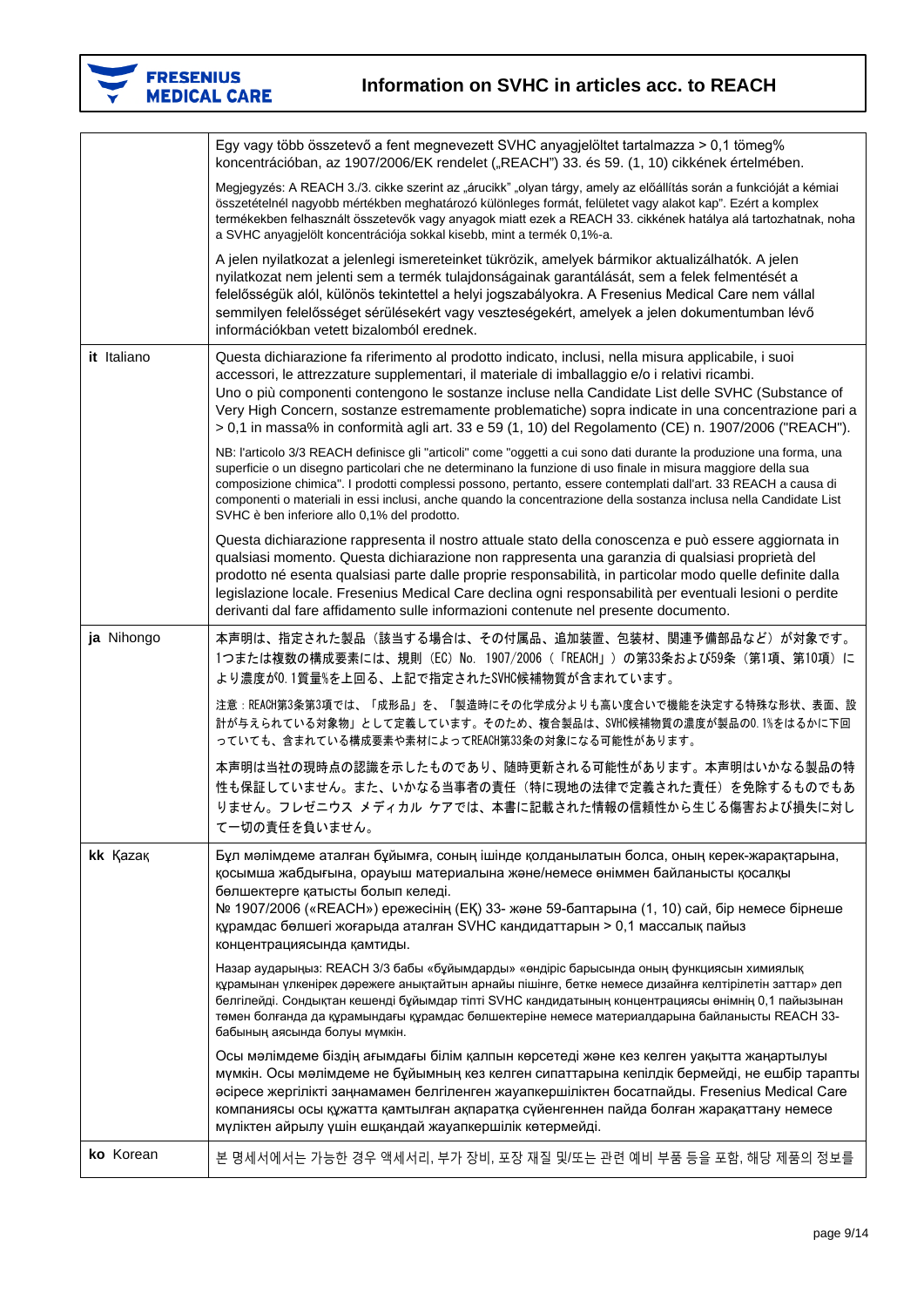

|                       | 제공합니다.<br>하나 이상의 구성 요소에는 Regulation (EC) No. 1907/2006("REACH") 제 33조 및 59(1, 10)에 따라 질량 기준 0.1%                                                                                                                                                                                                                                                                                                                                                                                     |
|-----------------------|--------------------------------------------------------------------------------------------------------------------------------------------------------------------------------------------------------------------------------------------------------------------------------------------------------------------------------------------------------------------------------------------------------------------------------------------------------------------------------------|
|                       | 이상의 SVHC 허가 후보 물질이 포함되어 있습니다.                                                                                                                                                                                                                                                                                                                                                                                                                                                        |
|                       | 주의: 제 3/3조 REACH에서는 "완제품"의 정의를 "생산 중에 특수한 성형, 표면 처리 또는 설계가 더해져 단순 화학 조성 이상의 큰<br>기능을 발휘하는 물체"로 규정합니다. SVHC 허가 후보 물질의 농도가 제품의 0.1% 미만인 경우에도 복잡한 제품은 포함된<br>구성요소 또는 재료로 인해 제 33조 REACH의 범위에 해당될 수 있습니다.                                                                                                                                                                                                                                                                                |
|                       | 본 명세서는 현재의 지식 수준을 반영하므로 언제든지 업데이트될 수 있습니다. 본 명세서는 제품 특성에 대한                                                                                                                                                                                                                                                                                                                                                                                                                          |
|                       | 보증을 제시하지 않으며, 특히 현지 규제법규에서 규정된 책임으로부터 어떤 당사자도 면책하지 않습니다.                                                                                                                                                                                                                                                                                                                                                                                                                             |
|                       | Fresenius Medical Care는 이 문서에 포함된 정보의 신뢰성으로 인해 발생할 수 있는 부상 또는 손실에 대해                                                                                                                                                                                                                                                                                                                                                                                                                 |
|                       | 책임지지 않습니다.                                                                                                                                                                                                                                                                                                                                                                                                                                                                           |
| It Lietuvių Kalba     | Ši informacija susijusi su nurodytu produktu ir, jei taikoma, jo priedais, papildoma įranga, pakavimo<br>medžiagomis ir / arba susijusiomis atsarginėmis dalimis.<br>Viename ar daugiau komponentų yra aukščiau nurodytų SVHC kandidatų su > 0,1 % visos masės<br>koncentracija pagal reglamento (EB) NR. 1907/2006 ("REACH") 33 ir 59 str. (1, 10).                                                                                                                                 |
|                       | Dėmesio: "REACH" 3/3 straipsnyje "objektai" apibrėžiamos kaip "daiktai, kuriems gamybos metu suteikiama speciali<br>forma, paviršius ar dizainas, kuris su jų numatoma funkcija yra susijęs labiau negu jų cheminė sandara". Dėl to<br>sudėtingi produktai gali patekti į "REACH" 33 straipsnio galiojimo sferą dėl savo sudėtyje esančių komponentų ar<br>medžiagų, net jei SVHC kandidato koncentracija produkte yra gerokai mažesnė nei 0,1 %.                                    |
|                       | Šis pareiškimas atspindi mūsų šiuo metu turimas žinias ir gali būti bet kada patikslintas. Šis pareiškimas<br>nėra jokia garantija dėl produkto ypatybių ir neatleidžia jokios trečiosios šalies nuo jos atsakomybės,<br>ypač apibrėžiamos pagal vietinius įstatymus. "Fresenius Medical Care" neprisiima jokios atsakomybės<br>už sužalojimus ar nuostolius, kurių gali atsirasti pasitikint šiame dokumente pateikta informacija.                                                  |
| Iv Latviešu<br>Valoda | Šis paziņojums attiecas uz minēto izstrādājumu, tostarp, ja piemērojams, tā piederumiem,<br>palīgiekārtām, iepakojuma materiālu un/vai saistītām rezerves daļām.<br>Viena vai vairākas sastāvdaļas satur iepriekš minētos SVHC kandidātus koncentrācijā > 0,1 masas<br>daļa % saskaņā ar regulas (EK) Nr. 1907/2006 ("REACH") 33. un 59. pantu (1, 10).                                                                                                                              |
|                       | levērot: REACH regulas 3. panta 3. punkts definē "izstrādājumus" kā "objektus, kam izgatavošanā piešķirta īpaša<br>forma, virsma vai struktūra, kas nosaka to funkcijas vairāk nekā ķīmiskais sastāvs". Tādējādi REACH regulas<br>33. pantu var attiecināt uz kompleksiem izstrādājumiem ietverto sastāvdaļu vai materiālu dēļ, pat ja izstrādājuma<br>SVHC kandidāta koncentrācija ir krietni zem 0,1 %.                                                                            |
|                       | Šis paziņojums atspoguļo mūsu pašreizējo zināšanu līmeni, un to jebkurā laikā var atjaunināt. Šis<br>paziņojums nesniedz garantiju izstrādājumu īpašībām, kā arī neatbrīvo iesaistītās puses no to<br>atbildības, it īpaši vietējo tiesību aktu definētas. Fresenius Medical Care neuzņemas atbildību par<br>kaitējumu vai zaudējumiem, kas var izrietēt no šajā dokumentā iekļautās informācijas.                                                                                   |
| nl Nederlands         | Deze verklaring heeft betrekking op het genoemde product inclusief bijbehorende accessoires,<br>aanvullende uitrusting, verpakkingsmateriaal en/of reserveonderdelen.<br>Eén of meer componenten bevatten de bovengenoemde SVHC-kandidaten in een concentratie > 0,1<br>massa% volgens artikelen 33 en 59 (1, 10) van Verordening (EG) nr. 1907/2006 (REACH).                                                                                                                        |
|                       | NB: Artikel 3/3 REACH definieert een "voorwerp" als "een object waaraan tijdens de productie een speciale vorm,<br>oppervlak of patroon wordt gegeven waardoor zijn functie in hogere mate wordt bepaald dan door de chemische<br>samenstelling". Dus een complex product kan onder de werkingssfeer van artikel 33 van REACH vallen vanwege<br>componenten of materialen die het bevat ondanks dat de concentratie van een SVHC-kandidaat ver beneden 0,1%<br>van het product ligt. |
|                       | Deze verklaring beschrijft de huidige stand van onze kennis en kan op elk gewenst moment worden<br>bijgewerkt. Deze verklaring is geen garantie van producteigenschappen noch ontheft het enige partij<br>van haar verantwoordelijkheden, in het bijzonder van naleving van lokale wetgeving. Fresenius Medical<br>Care aanvaardt geen enkele aansprakelijkheid voor letsel of verlies dat kan voortvloeien uit het<br>vertrouwen op informatie in dit document.                     |
| no Norsk              | Dette utsagnet refererer til det nevnte produktet, inkludert, hvis det er aktuelt, dets tilbehør, ekstrautstyr,<br>emballasjemateriale og / eller relaterte reservedeler.                                                                                                                                                                                                                                                                                                            |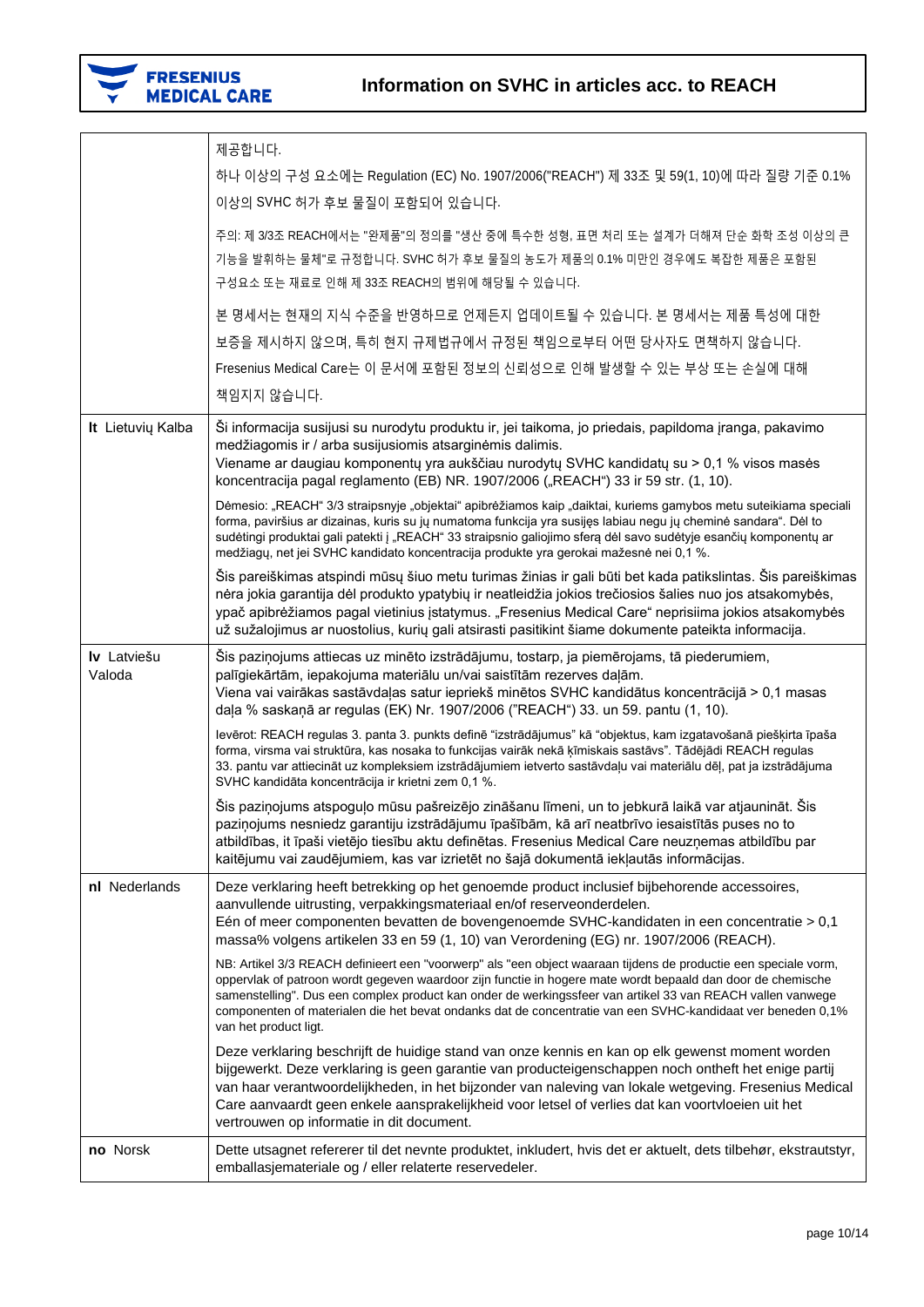

|              | En eller flere komponenter inneholder ovennevnte SVHC-kandidater i en konsentrasion > 0,1<br>masseprosent i henhold til artikkel 33 og 59 (1, 10) av direktiv (EC) nr. 1907/2006 ("REACH").                                                                                                                                                                                                                                                                                                                  |
|--------------|--------------------------------------------------------------------------------------------------------------------------------------------------------------------------------------------------------------------------------------------------------------------------------------------------------------------------------------------------------------------------------------------------------------------------------------------------------------------------------------------------------------|
|              | NB: Artikkel 3/3 REACH definerer "artikler" som "objekter som under produksjon er gitt en spesiell form, overflate<br>eller design som bestemmer det funksjon i større grad enn dets kjemiske sammensetning". Komplekse produkter kan<br>dermed komme innenfor omfanget til artikkel 33 REACH på grunn av inkluderte komponenter eller materialer, selv<br>når konsentrasjonen av en SVHC-kandidat er langt under 0,1 % av produktet.                                                                        |
|              | Dette utsagnet representerer vår nåværende kunnskap, og kan bli oppdatert til enhver tid. Dette<br>utsagnet utgjør verken noen garanti for noen produktegenskaper eller fritar noen parter fra sitt ansvar,<br>spesielt som definert av lokal lovgivning. Fresenius Medical Care påtar seg ikke noe ansvar for<br>personskader eller tap som skyldes at man baserer seg på informasjonen i dette dokumentet.                                                                                                 |
| pl Polski    | Niniejsza deklaracja dotyczy niniejszego produktu, w tym w stosownych przypadkach jego akcesoriów,<br>sprzętu dodatkowego, materiału opakowaniowego i/lub powiązanych części zapasowych.<br>Co najmniej jeden z komponentów zawiera wyżej podanych kandydatów SVHC w stężeniu > 0,1%<br>masy produktu według art. 33 i 59 (1, 10) rozporządzenia (WE) nr 1907/2006 ("REACH").                                                                                                                                |
|              | UWAGA: Art. 3/3 rozporządzenia REACH definiuje "wyroby" jako "przedmioty, który podczas produkcji otrzymują<br>określony kształt, powierzchnię, konstrukcję lub wygląd zewnętrzny, co decyduje o ich funkcji w stopniu większym niż<br>jego skład chemiczny". Oznacza to, że produkty złożone mogą podlegać zapisom art. 33 REACH z powodu<br>uwzględnionych w nich komponentów lub materiałów, nawet jeśli stężenie kandydata SVHC znajduje się znacznie<br>poniżej 0,1% masy tego produktu.                |
|              | Niniejsza deklaracja odzwierciedla stan naszej obecnej wiedzy i w każdej chwili może zostać<br>zaktualizowana. Niniejsza deklaracja nie stanowi gwarancji właściwości żadnego produktu, ani nie<br>zwalnia żadnej strony z jej obowiązków, zwłaszcza określonych w lokalnych przepisach. Firma<br>Fresenius Medical Care nie odpowiada za obrażenia ciała lub straty mogące wynikać z opierania się na<br>informacjach zawartych w niniejszym dokumencie.                                                    |
| pt Português | Esta declaração refere-se ao produto mencionado, incluindo, conforme aplicável, os seus acessórios,<br>equipamento adicional, material de embalagem e/ou peças sobresselentes relacionadas.<br>Um ou mais componentes contêm os candidatos SVHC, mencionados acima, numa concentração > 0,1<br>massa% de acordo com o Artigo 33 e 59 (1, 10) do regulamento (CE) nº 1907/2006 ("REACH").                                                                                                                     |
|              | NB: O artigo 3/3 REACH define "artigos" como "objetos aos quais, durante a produção, é dada uma forma, superfície<br>ou desenho específico que é mais determinante para a sua utilização final do que a sua composição química". Deste<br>modo, os produtos complexos podem entrar no âmbito do Artigo 33 REACH devido aos componentes ou materiais<br>incluídos, mesmo se a concentração de um candidato SVHC estiver bem abaixo de 0,1 % do produto.                                                       |
|              | Esta declaração representa o nosso estado atual de conhecimento e pode ser atualizada a qualquer<br>momento. Esta declaração não representa uma garantia de qualquer propriedade do produto, nem<br>desobriga as partes de suas responsabilidades, especialmente as definidas pela legislação local. A<br>Fresenius Medical Care não aceita a responsabilidade por lesões ou perdas que possam ocorrer devido<br>à confiança na informação contida neste documento.                                          |
| ro Română    | Această declarație se referă la produsul indicat inclusiv, acolo unde este aplicabil, tuturor accesoriilor<br>sale, echipamentelor suplimentare, materialelor de ambalare si/sau pieselor de schimb conexe.<br>Unul sau mai multe ingrediente conțin Candidații SVHC indicați anterior într-o concentrație de > 0,1<br>mass% conform Articolului 33 și 59 (1, 10) din Reglementarea (CE) Nr. 1907/2006 ("REACH").                                                                                            |
|              | NB: Articolul 3/3 REACH definește "articolele" ca fiind "obiecte cărora li se oferă pe parcursul producției o formă, o<br>suprafață sau un design special, care determină funcționalitatea sa în mai mare măsură decât compoziția sa<br>chimică". Astfel, produsele complexe pot intra sub incidența Articolului 33 REACH datorită componentelor sau<br>materialelor incluse, chiar și atunci când concentrația unui Candidat SVHC este mult sub 0,1 % din produs.                                           |
|              | Această declarație reprezintă nivelul cunoștințelor noastre actuale și poate fi actualizat oricând. Această<br>declarație nu reprezintă nicio o garanție referitoare la proprietățile produsului și nici nu exonerează una<br>dintre părți de responsabilități, mai ales conform definițiilor legislației locale. Fresenius Medical Care nu<br>își asumă nicio răspundere pentru vătămările sau pierderile ce pot apărea ca urmare a utilizării ca<br>fundament a informațiilor conținute de acest document. |
| ru Russkij   | Данное положение относится к поименованному продукту, включая, в том или ином случае, его<br>комплектующие, дополнительное оборудование, упаковочный материал и/или соответствующие<br>запасные части.<br>Один или несколько компонентов содержат вышеупомянутые потенциально особо опасные                                                                                                                                                                                                                  |
|              | вещества в концентрации >0.1 % массы в соответствии со Статьями 33 и 59 (1, 10) Закона (ЕС)                                                                                                                                                                                                                                                                                                                                                                                                                  |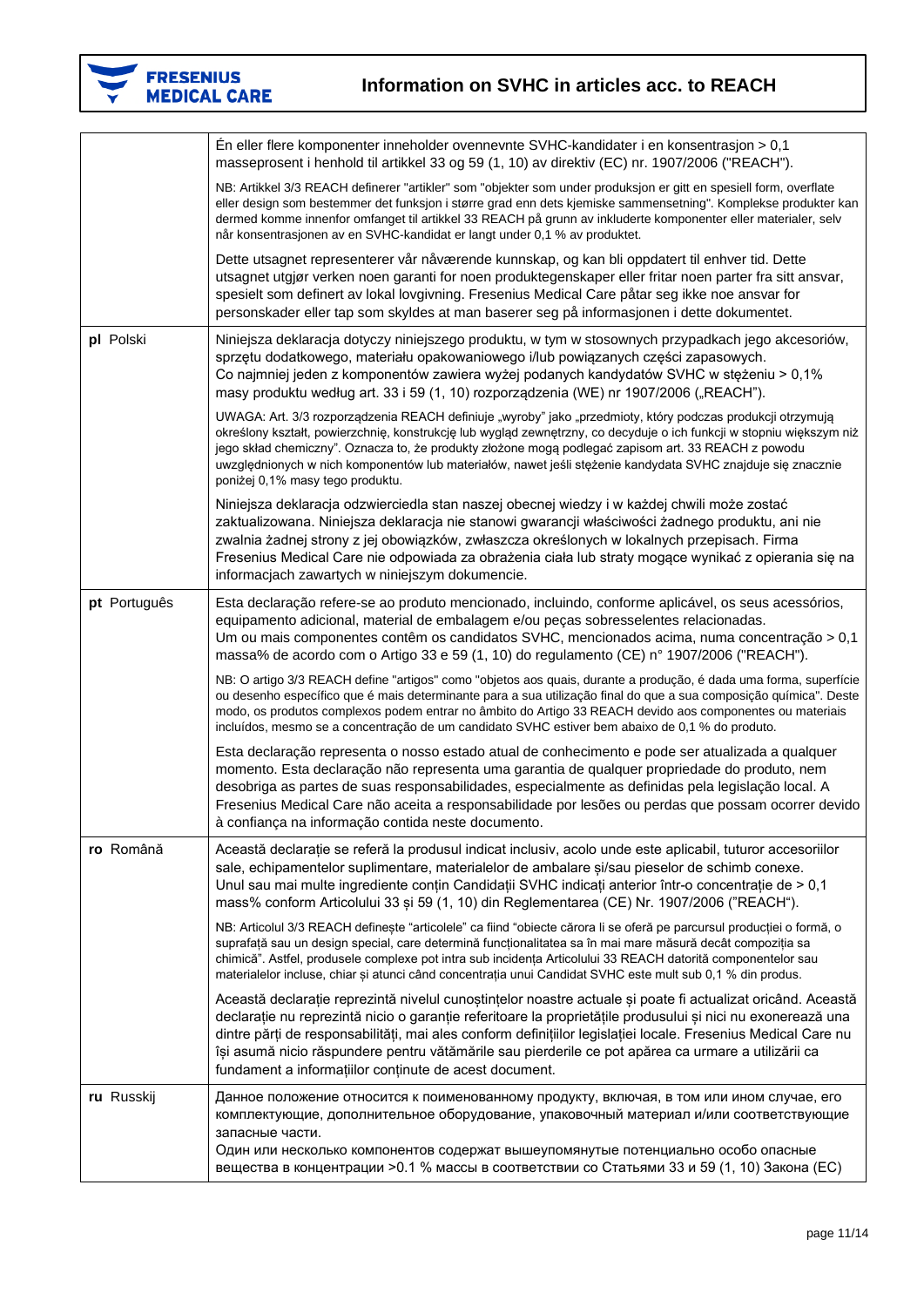

|                       | № 1907/2006 («REACH»).                                                                                                                                                                                                                                                                                                                                                                                                                                                                                                       |
|-----------------------|------------------------------------------------------------------------------------------------------------------------------------------------------------------------------------------------------------------------------------------------------------------------------------------------------------------------------------------------------------------------------------------------------------------------------------------------------------------------------------------------------------------------------|
|                       | Обратить внимание: Статья 3/3 закона REACH определяет «товары» как «изделия, которым в процессе<br>производства придается особая форма, поверхность или конструкция, что в большей степени определяет их<br>функцию, нежели химический состав». Поэтому комплексные продукты могут подпадать под действие Статьи<br>33 закона REACH по причине включенных в них компонентов или материалов даже в случае, если<br>концентрация потенциально особо опасных веществах в значительной степени ниже 0.1% от состава<br>продукта. |
|                       | Данное положение основано на нашем текущем уровне знаний и может быть уточнено в любое<br>время. Данное положение не представляет собой гарантии каких-либо характеристик продукта и<br>не освобождает ни одну из сторон от обязательств, особенно тех, которые определены местным<br>законодательством. Компания Fresenius Medical Care не принимает на себя никакой<br>ответственности за ущерб или убытки, которые могут быть понесены в результате использования<br>информации, содержащейся в данном документе.         |
| sk Slovenský<br>jazyk | Toto vyhlásenie sa týka uvedeného produktu vrátane jeho príslušenstva, dodatočného vybavenia,<br>obalového materiálu a/alebo súvisiacich náhradných dielov.<br>Jedna alebo viac zložiek obsahuje vyššie uvedené kandidátske látky SVHC v koncentrácii > 0,1 %<br>hmotnosti podľa článku 33 a 59 (1, 10) nariadenia (ES) č. 1907/2006 ("REACH").                                                                                                                                                                              |
|                       | Poznámka: Článok 3/3 REACH definuje "predmety" ako "objekty", ktoré majú počas výroby špeciálny tvar, povrch<br>alebo konštrukciu, ktoré určujú ich funkciu vo väčšej miere ako jeho chemické zloženie". Takéto zložité výrobky môžu<br>spadať do rozsahu článku 33 nariadenia REACH z dôvodu zahrnutých komponentov alebo materiálov, aj keď<br>koncentrácia kandidátskych látok SVHC je oveľa nižšia ako 0,1 % výrobku.                                                                                                    |
|                       | Toto vyhlásenie predstavuje náš súčasný stav vedomostí a môže byť kedykoľvek aktualizované. Toto<br>vyhlásenie nepredstavuje záruku vlastností produktu, ani nevylučuje žiadne povinnosti žiadnej zmluvnej<br>strany, špeciálne definovaných miestnymi právnymi predpismi. Spoločnosť Fresenius Medical Care<br>nepreberá žiadnu zodpovednosť za zranenie alebo stratu, ktoré môžu vzniknúť v súvislosti s<br>dôveryhodnosťou informácií obsiahnutých v tomto dokumente.                                                     |
| sl Slovenski          | Ta izjava se nanaša na navedeni izdelek, po potrebi vključno z dodatki, dodatno opremo, embalažo<br>in/ali povezanimi rezervnimi deli.<br>Ena komponenta ali več vsebuje zgoraj navedene potencialne snovi SVHC v koncentraciji<br>> 0,1 masnega odstotka v skladu s členoma 33 in 59 (1, 10) Uredbe (ES) št. 1907/2006 (»REACH«).                                                                                                                                                                                           |
|                       | Opomba: Člen 3(3) Uredbe REACH opredeljuje »izdelke« kot »predmete, ki med proizvodnjo dobijo posebno obliko<br>ali površino, ki bolj določa njegovo funkcijo kot njegova kemična sestava«. Tako lahko kompleksni izdelki sodijo v<br>obseg člena 33 Uredbe REACH zaradi vključenih komponent ali materialov, četudi je koncentracija potencialne snovi<br>SVHC precej pod 0,1 % izdelka.                                                                                                                                    |
|                       | Ta izjava predstavlja naše trenutno stanje znanja in jo je mogoče kadar koli posodobiti. Ta izjava ne<br>predstavlja jamstva za nobeno značilnost proizvodov ali razrešuje odgovornosti nobene stranke, zlasti<br>opredeljene z lokalno zakonodajo. Fresenius Medical Care ne sprejme nobene odgovornosti za telesne<br>poškodbe ali škodo, do katere lahko pride zaradi zanašanja na informacije, vsebovane v tem<br>dokumentu.                                                                                             |
| sr Srpski             | Ova izjava se odnosi na imenovani proizvod, uključujući, prema primeni, njegov pribor, dodatnu opremu,<br>ambalažni materijal i/ili povezane rezervne delove.<br>Jedna ili više komponenti sadrže gore navedene SVHC kandidate u koncentraciji > 0,1 masenih % u<br>skladu sa članom 33 i 59 (1, 10) propisa (EZ) br. 1907/2006 ("REACH").                                                                                                                                                                                   |
|                       | Dodatna napomena: Član 3/3 REACH definiše "artikle" kao "predmete koji tokom proizvodnje dobijaju poseban oblik,<br>površinu ili dizajn koji određuje funkciju predmeta u većoj meri nego što to čini njegov hemijski sastav". Tako složeni<br>proizvodi mogu biti uključeni u opseg člana 33 REACH zbog sadržanih komponenti ili materijala, čak i kada je<br>koncentracija SVHC kandidata daleko ispod 0,1% proizvoda.                                                                                                     |
|                       | Ova izjava predstavlja naša trenutna saznanja i može biti ažurirana u bilo kom trenutku. Ova izjava ne<br>predstavlja garanciju u pogledu bilo kog svojstva proizvoda niti oslobađa bilo koju stranu od njenih<br>odgovornosti, naročito onih koje su definisane lokalnim zakonima. Kompanija Fresenius Medical Care<br>ne prihvata odgovornost za povredu ili gubitak koji može proisteći iz oslanjanja na informacije u ovom<br>dokumentu.                                                                                 |
| sv Svenska            | Detta uttalande gäller den identifierade produkten, inklusive eventuella tillbehör, extrautrustning,<br>förpackningsmaterial och/eller tillhörande reservdelar.<br>En eller flera av komponenterna ovan innehåller identifierade farliga ämnen (SVHC) med en                                                                                                                                                                                                                                                                 |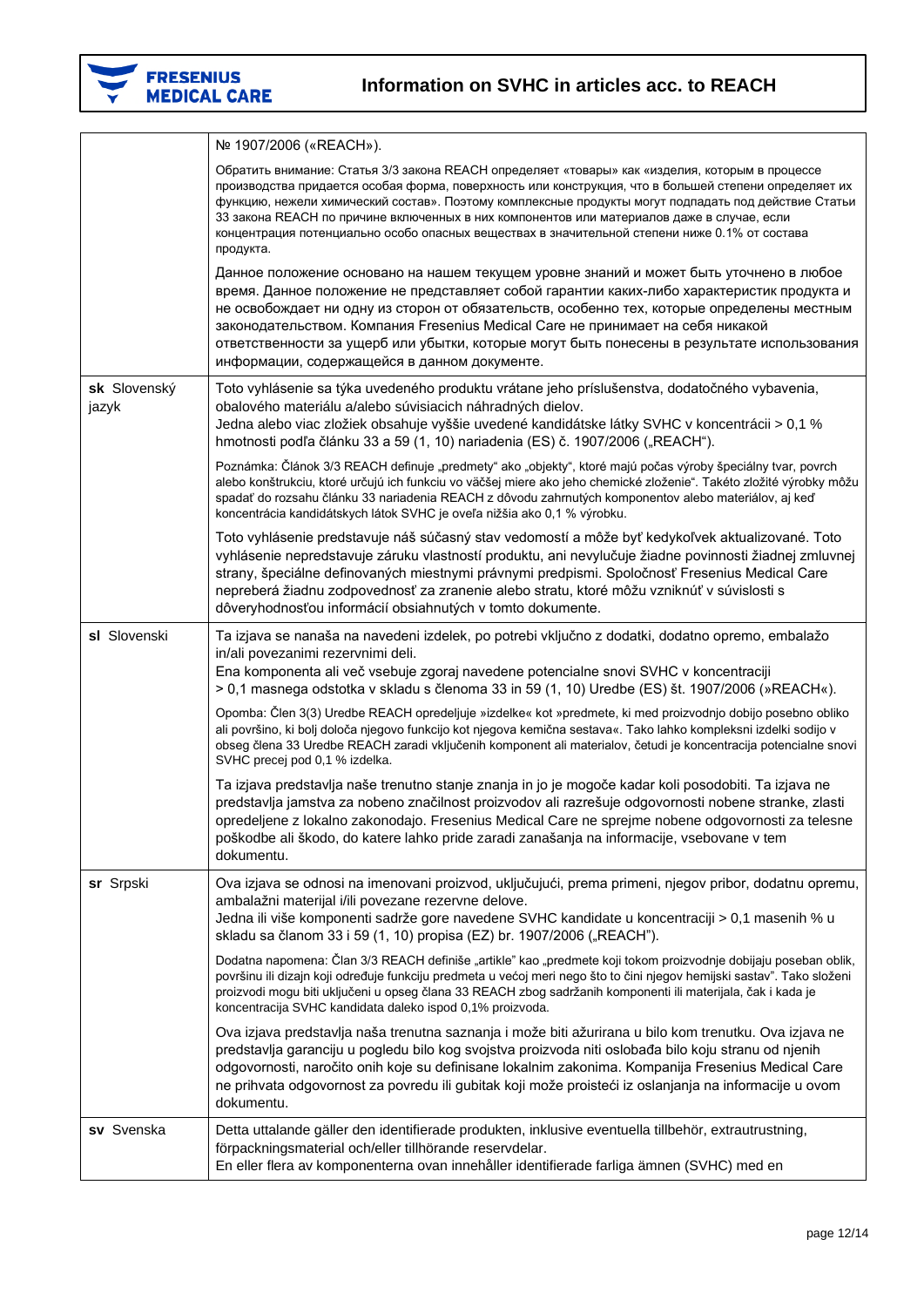

|                | koncentration på > 0,1 % av massan enligt artikel 33 och 59 (1, 10) i förordning (EG) nr. 1907/2006<br>("REACH").                                                                                                                                                                                                                                                                                                                          |
|----------------|--------------------------------------------------------------------------------------------------------------------------------------------------------------------------------------------------------------------------------------------------------------------------------------------------------------------------------------------------------------------------------------------------------------------------------------------|
|                | OBS: REACH-artikel 3/3 definierar "artiklar" som "objekt som vid produktion erhåller en viss form, yta eller<br>utformning, som bestämmer dess funktion i större utsträckning än dess kemiska sammansättning". Alltså kan<br>sammansatta produkter omfattas av REACH-artikel 33 på grund av de komponenter eller material som ingår, även<br>om koncentrationen av ett farligt ämne (SVHC) är mycket lägre än 0,1 % för hela produkten.    |
|                | Detta uttalande representerar vår aktuella kunskap och kan ändras när som helst. Uttalandet utgör<br>ingen garanti gällande en produkts egenskaper och befriar inte heller någon part från sitt ansvar, särskilt<br>inte det ansvar som regleras av lokal lagstiftning. Fresenius Medical Care tar inget ansvar för eventuella<br>skador eller förluster som uppstår på grund av man förlitar sig på informationen i detta dokument.       |
| tr Türkçe      | Bu beyan adı geçen ürün ve eğer varsa bu ürüne ait aksesuarlara, ilave ekipmana, ambalaj<br>malzemelerine ve/veya bu ürünle ilgili yedek parçalara atıf yapmaktadır.<br>Bir veya birden fazla komponent, yukarıda anılan SVHC Adaylarını, Yönetmelik (EC) No. 1907/2006<br>("REACH"), Madde 33 ve 59 (1, 10) uyarınca kütle yoğunluğu %'si > 0,1'dir.                                                                                      |
|                | NB: REACH Madde 3/3 "artikeller" ifadesini, "üretimi sırasında, özel bir şekil, yüzey veya tasarım verilen ve bu<br>özelliklerin işlevi belirlemede kimyasal kompozisyondan fazla etkili olduğu nesneler" olarak tanımlamaktadır. Bu<br>nedenle karmaşık ürünler, SVHC Adayının konsantrasyonu ürünün %0,1'inin çok daha altında olsa dahi, içerdikleri<br>komponentler veya materyaller nedeniyle REACH Madde 33 kapsamına girebilir.     |
|                | Bu beyan sahip olduğumuz bilginin mevcut durumunu yansıtmaktadır ve herhangi bir zamanda<br>güncellenebilir. Bu beyan ürünün herhangi bir özelliğinin garantisini vermediği gibi tarafları, özellikle<br>yerel yönetmeliklerde tanımlananlardan sorumluluklarından muaf tutmaz. Fresenius Medical Care bu<br>belgedeki bilgilere güvenilmesi sonucunda ortaya çıkabilecek yaralanma veya kayıp konusunda hiçbir<br>sorumluluk kabul etmez. |
| zh-cn Zhongwen | 本声明适用于提到的产品,包括(如适用)附件、额外设备、包装材料和/或相关零备件。                                                                                                                                                                                                                                                                                                                                                                                                   |
|                | 根据法规 (EC) No. 1907/2006 ("REACH") 第 33 和 59 (1, 10) 条款,一个或多个组件包含上述提到的浓度大于 0.1%                                                                                                                                                                                                                                                                                                                                                             |
|                | (质量分数)的高度关注物质(SVHC)。                                                                                                                                                                                                                                                                                                                                                                                                                       |
|                | 注意:根据 REACH 法规第 3/3 条款,"物品"的定义是"某一产品在生产过程中被赋予了一定的形状、外观或设计,与其化学成分相<br>比,其形状、外观或设计在更大程度上决定了其功能。" 因此,复杂产品,由于含有组件或材料,即便高度关注物质(SVHC)的浓<br>度远低于产品的 0.1%,也可能属于 REACH 法规第 33 条款的范畴。                                                                                                                                                                                                                                                                |
|                | 本声明代表我们当前的知识状态,可能会随时更新。本声明不代表任何产品属性保证,也不向任何方承诺其责任,尤                                                                                                                                                                                                                                                                                                                                                                                        |
|                | 其是当地法律规定的责任。Fresenius 医疗保健公司对于因信任本文档中包含的信息而引起的任何伤害或损失不承担<br>任何责任。                                                                                                                                                                                                                                                                                                                                                                          |
| zh-tw Twi      | 本聲明涉及所述產品,包括其附件、附加裝備、包裝材料和/或相關備件(如有)。                                                                                                                                                                                                                                                                                                                                                                                                      |
|                | 依照法規 (EC) No. 1907/2006(「REACH」) 第33與59條 (1、10),一或多個組件含有上述SVHC列項的濃度超過<br>0.1% (質量分數)。                                                                                                                                                                                                                                                                                                                                                      |
|                | 注意:REACH第三條第三款將「成品」定義為「經過製造過程被賦予一特定形狀、外型或是設計的物體,且此特定形狀、外型或是設<br>計較其化學成分更大程度地決定其功能」。因此,即使SVHC列項的濃度遠低於產品的0.1%,由於所含組件或材料,複雜產品可能仍<br>屬於REACH第33條的範圍內。                                                                                                                                                                                                                                                                                          |
|                | 本聲明代表我司現有知識水平,可隨時更新。本聲明既不保障任何產品特性,亦不免除任何一方的責任,尤其是涉及                                                                                                                                                                                                                                                                                                                                                                                        |
|                | 當地法律所規定的內容。對於因信賴本文檔所含資訊可能造成的受傷或損失,Fresenius Medical Care不承擔任何責<br>任                                                                                                                                                                                                                                                                                                                                                                        |